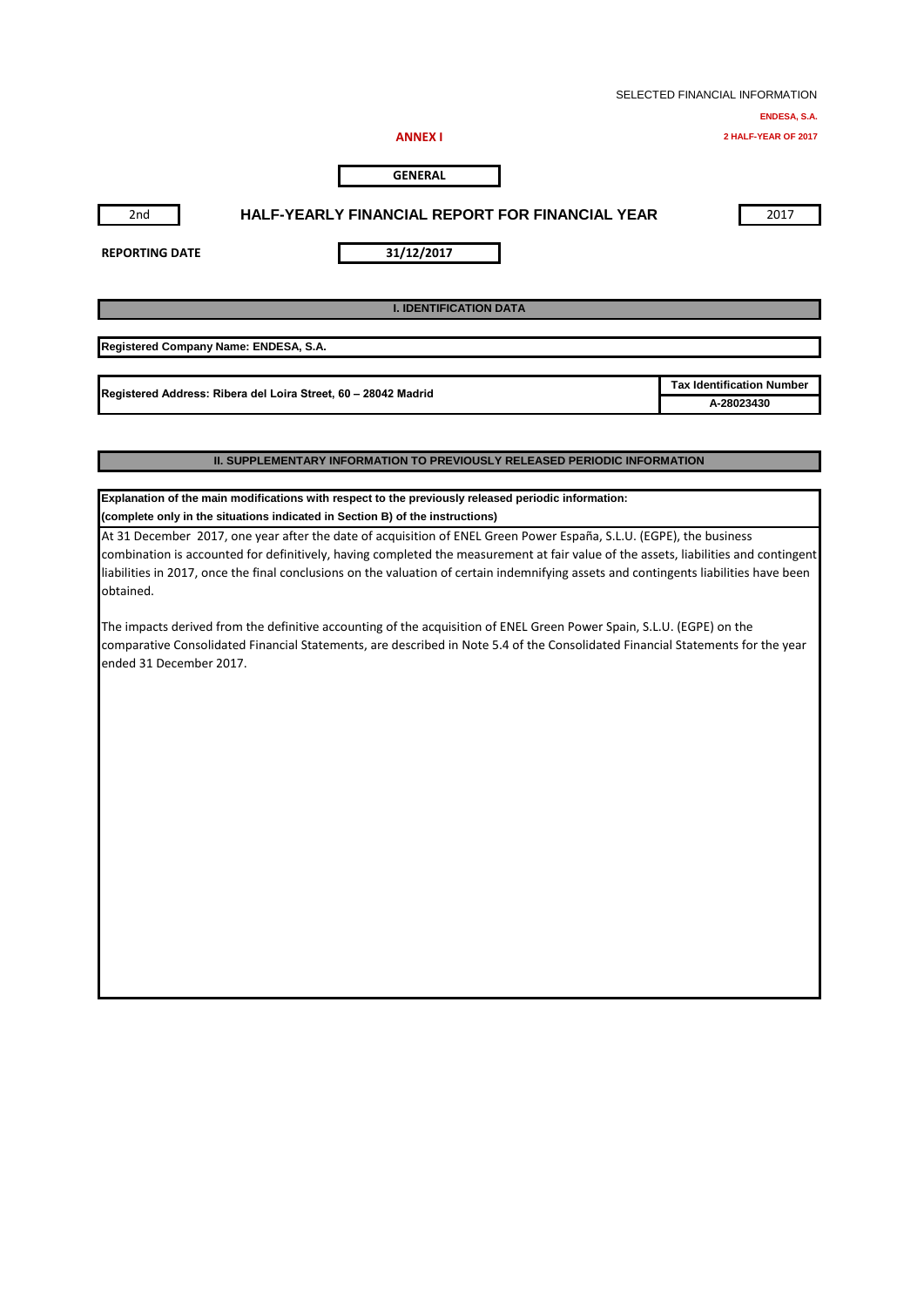### **IV. SELECTED FINANCIAL INFORMATION**

### 1. **INDIVIDUAL BALANCE SHEET (PREPARED USING PREVAILING NATIONAL ACCOUNTING STANDARDS)**

| <b>Units: Thousand euros</b>                                   | <b>CURRENT P.</b> | <b>PREVIOUS P.</b> |            |
|----------------------------------------------------------------|-------------------|--------------------|------------|
| <b>ASSETS</b>                                                  |                   | 31/12/2017         | 31/12/2016 |
| A) NON-CURRENT ASSETS                                          | 40                | 15,100,550         | 15,111,342 |
| Intangible assets:<br>1.                                       | 30                | 124,386            | 116,658    |
| a) Goodwill                                                    | 31                |                    |            |
| b) Other intangible assets                                     | 32                | 124,386            | 116,658    |
| 2.<br>Property, plant and equipment                            | 33                | 1,526              | 2,257      |
| 3.<br>Investment property                                      | 34                |                    |            |
| 4.<br>Long-term investments in group companies and associates  | 35                | 14,802,737         | 14,793,119 |
| Long-term financial investments<br>5.                          | 36                | 39,705             | 53,402     |
| 6.<br>Deferred tax assets                                      | 37                | 132,196            | 145,906    |
| 7.<br>Other non-current assets                                 | 38                |                    |            |
| <b>B) CURRENT ASSETS</b>                                       | 85                | 299,142            | 268,218    |
| 1.<br>Non-current assets held for sale                         | 50                |                    |            |
| 2.<br>Inventories                                              | 55                |                    |            |
| 3.<br>Trade and other receivables:                             | 60                | 158,682            | 71,397     |
| a) Trade receivables                                           | 61                |                    |            |
| b) Other receivables                                           | 62                | 158,682            | 71,397     |
| c) Current tax assets                                          | 63                |                    |            |
| 4.<br>Short-term investments in group companies and associates | 64                | 95,198             | 142,946    |
| Short-term financial investments<br>5.                         | 70                | 14,461             | 32,129     |
| 6.<br>Prepayments for current assets                           | 71                | 404                | 296        |
| 7.<br>Cash and cash equivalents                                | 72                | 30,397             | 21,450     |
| TOTAL ASSETS (A + B)                                           | 100               | 15,399,692         | 15,379,560 |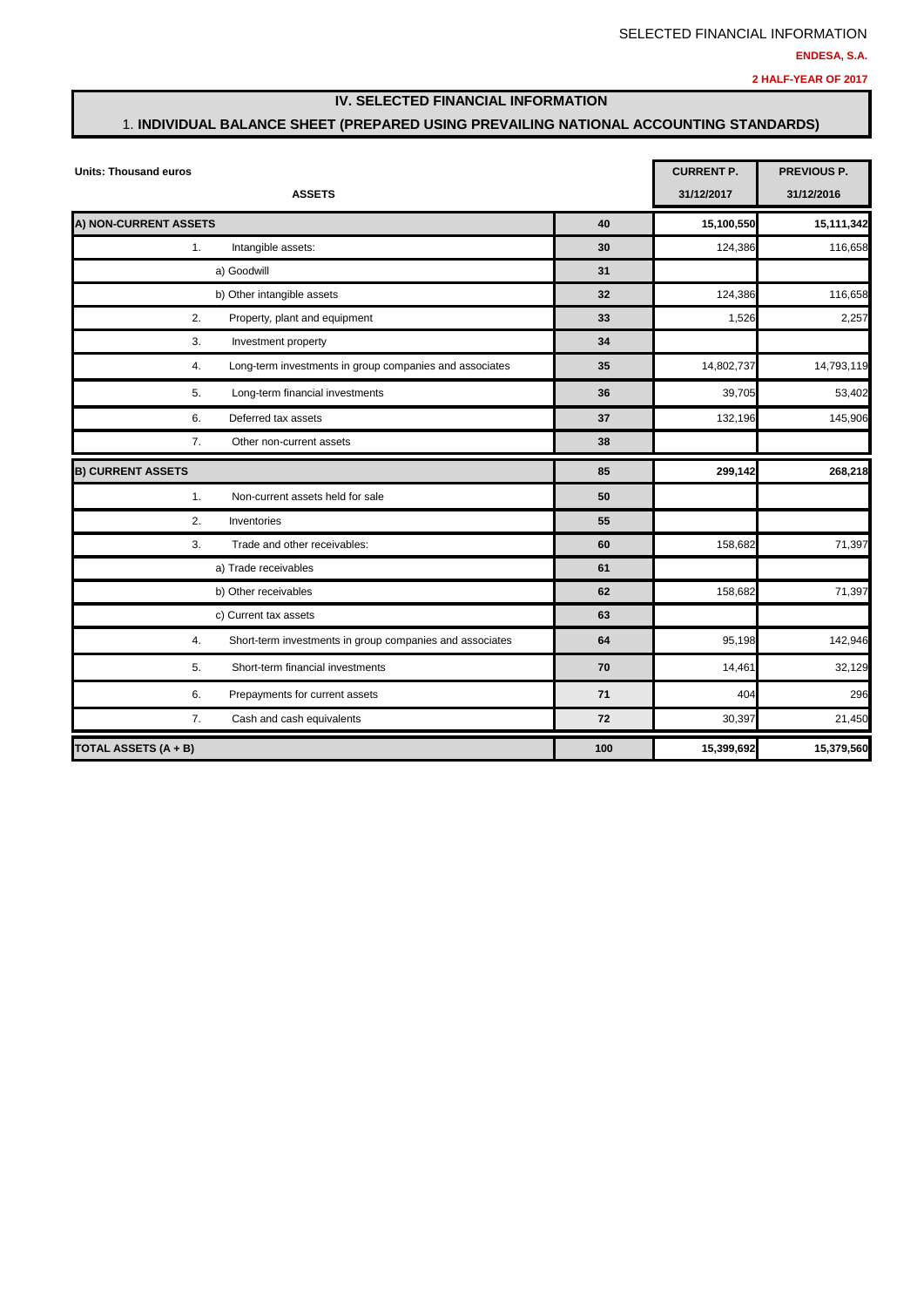### **IV. SELECTED FINANCIAL INFORMATION**

### 1. **INDIVIDUAL BALANCE SHEET (PREPARED USING PREVAILING NATIONAL ACCOUNTING STANDARDS)**

| Units: Thousand euros                                                            | <b>CURRENT P.</b> | <b>PREVIOUS P.</b> |            |
|----------------------------------------------------------------------------------|-------------------|--------------------|------------|
| <b>EQUITY AND LIABILITIES</b>                                                    |                   | 31/12/2017         | 31/12/2016 |
| A) EQUITY (A.1 + A.2 + A.3)                                                      | 195               | 8,043,880          | 7,960,647  |
| A.1) CAPITAL AND RESERVES                                                        | 180               | 8,043,880          | 7,960,647  |
| 1.<br>Capital:                                                                   | 171               | 1,270,503          | 1,270,503  |
| a) Registered capital                                                            | 161               | 1,270,503          | 1,270,503  |
| b) Less: Uncalled capital                                                        | 162               |                    |            |
| 2.<br>Share premium                                                              | 172               | 88,800             | 88,800     |
| 3.<br>Reserves                                                                   | 173               | 1,445,251          | 1,442,226  |
| 4.<br>Own shares and equity holdings                                             | 174               |                    |            |
| Prior periods' profit and loss<br>5.                                             | 178               | 4,488,609          | 4,480,979  |
| 6.<br>Other shareholder contributions                                            | 179               | 319                | 319        |
| 7.<br>Profit (loss) for the period                                               | 175               | 1,491,524          | 1,418,946  |
| 8.<br>Less: Interim dividend                                                     | 176               | (741, 126)         | (741, 126) |
| 9.<br>Other equity instruments                                                   | 177               |                    |            |
| A.2) VALUATION ADJUSTMENTS                                                       | 188               |                    |            |
| 1.<br>Available-for-sale financial assets                                        | 181               |                    |            |
| 2.<br>Hedging transactions                                                       | 182               |                    |            |
| 3.<br>Other                                                                      | 183               |                    |            |
| A.3) GRANTS, DONATIONS AND BEQUESTS RECEIVED                                     | 194               |                    |            |
| <b>B) NON-CURRENT LIABILITIES</b>                                                | 120               | 5,312,149          | 5,332,285  |
| 1.<br>Long-term provisions                                                       | 115               | 323,195            | 369,885    |
| 2.<br>Long-term debts:                                                           | 116               | 744,024            | 477,846    |
| a) Debt with financial institutions and bonds and other marketable<br>securities | 131               | 731,259            | 474,476    |
| b) Other financial liabilities                                                   | 132               | 12,765             | 3,370      |
| 3.<br>Long-term payables to group companies and associates                       | 117               | 4,211,396          | 4,451,015  |
| 4.<br>Deferred tax liabilities                                                   | 118               | 33,534             | 33,539     |
| 5.<br>Other non-current liabilities                                              | 135               |                    |            |
| 6.<br>Long-term accrual accounts                                                 | 119               |                    |            |
| <b>C) CURRENT LIABILITIES</b>                                                    | 130               | 2,043,663          | 2,086,628  |
| 1.<br>Liabilities associated with non-current assets held for sale               | 121               |                    |            |
| 2.<br>Short-term provisions                                                      | 122               | 53,503             | 55,472     |
| 3.<br>Short-term debts:                                                          | 123               | 276,742            | 292,050    |
| a) Bank borrowings and bonds and other negotiable securities                     | 133               | 18,707             | 64,566     |
| b) Other financial liabilities                                                   | 134               | 258,035            | 227,484    |
| Short-term payables to group companies and associates<br>4.                      | 129               | 1,521,831          | 1,602,046  |
| 5.<br>Trade and other payables:                                                  | 124               | 191,395            | 136,868    |
| a) Suppliers                                                                     | 125               |                    |            |
| b) Other payables                                                                | 126               | 191,395            | 136,868    |
| c) Current tax liabilities                                                       | 127               |                    |            |
| 6.<br>Other current liabilities                                                  | 136               |                    |            |
| 7.<br>Current accrual accounts                                                   | 128               | 192                | 192        |
| TOTAL EQUITY AND LIABILITIES (A + B + C )                                        | 200               | 15,399,692         | 15,379,560 |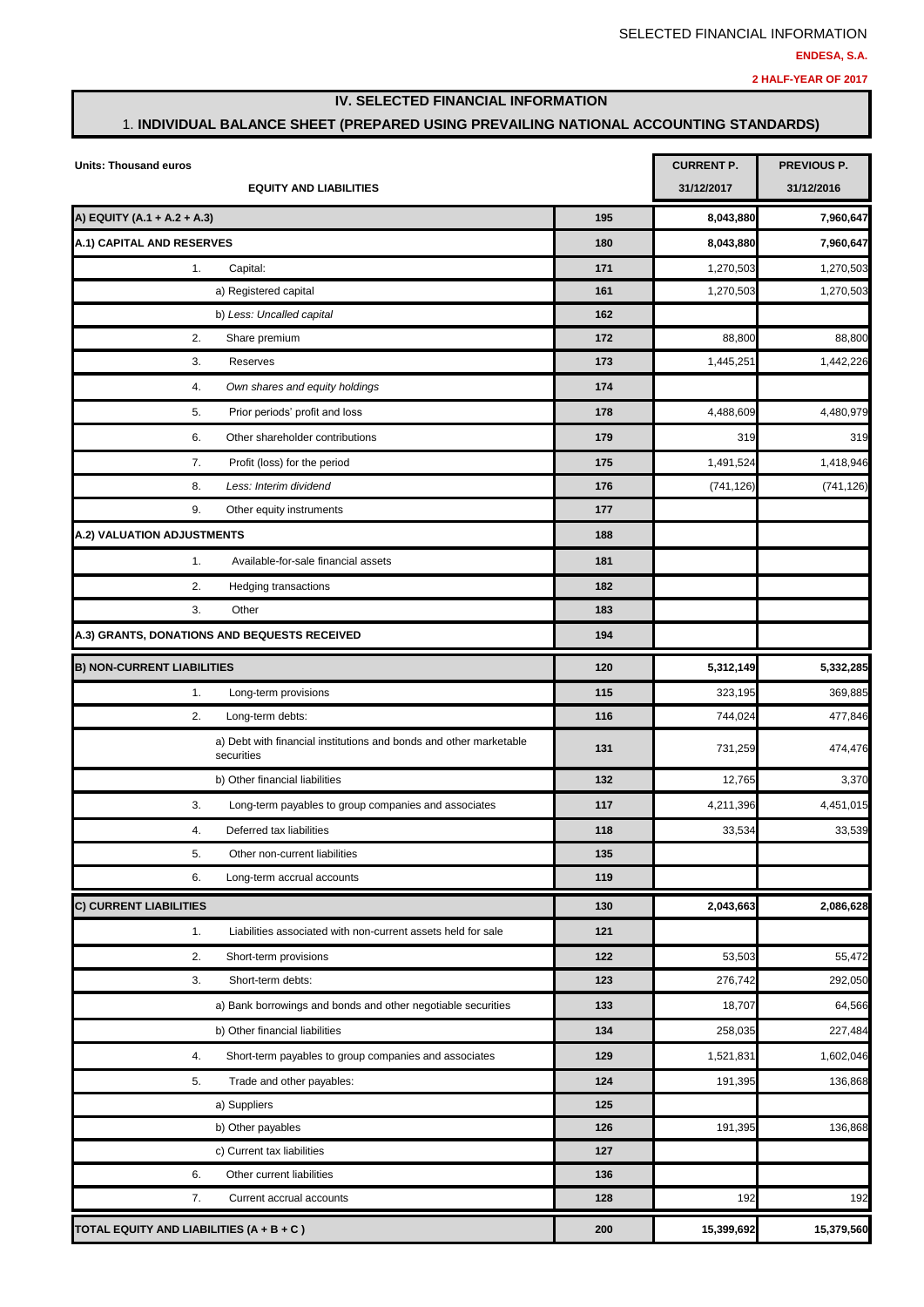#### **IV. SELECTED FINANCIAL INFORMATION**

#### **2. INDIVIDUAL PROFIT AND LOSS ACCOUNT (PREPARED USING PREVAILING NATIONAL ACCOUNTING STANDARDS)**

| <b>Units: Thousand euros</b> |                                                                    | PRESENT CURR. |                 | PREVIOUS CURR. |                 | <b>CURRENT</b> |                   | <b>PREVIOUS</b> |                   |         |
|------------------------------|--------------------------------------------------------------------|---------------|-----------------|----------------|-----------------|----------------|-------------------|-----------------|-------------------|---------|
|                              |                                                                    |               | <b>PERIOD</b>   |                | <b>PERIOD</b>   |                | <b>CUMULATIVE</b> |                 | <b>CUMULATIVE</b> |         |
|                              |                                                                    |               | (2nd HALF YEAR) |                | (2nd HALF YEAR) |                | 31/12/2017        |                 | 31/12/2016        |         |
|                              |                                                                    |               | Amount          | $\%$           | Amount          | $\frac{0}{6}$  | Amount            | %               | Amount            | %       |
|                              |                                                                    |               |                 |                |                 |                |                   |                 |                   |         |
| $(+)$                        | Revenue                                                            | 205           | 1,281,124       | 100.00         | 1,289,63        | 100.0          | 1,763,437         | 100.00          | 1,806,47          | 100.00  |
| $(+/-)$                      | Change in inventories of finished products and<br>work in progress | 206           |                 |                |                 |                |                   |                 |                   |         |
| $(+)$                        | Own work capitalised                                               | 207           |                 |                | 2,30            | 0.11           | 510               | 0.03            | 2,873             | 0.16    |
| $(-)$                        | Supplies                                                           | 208           | 2.936           | 0.23           | (14, 409)       | (1.12)         | (685)             | (0.04)          | (14, 637)         | (0.81)  |
| $(+)$                        | Other operating revenue                                            | 209           | 9,160           | 0.71           | 24,262          | 1.88           | 16,962            | 0.96            | 31,179            | 1.73    |
| $(-)$                        | Personnel expenses                                                 | 217           | (74, 443)       | (5.81)         | (180, 712)      | (14.01)        | (145, 512)        | (8.25)          | (262, 686)        | (14.54) |
| $(-)$                        | Other operating expenses                                           | 210           | (126, 613)      | (9.88)         | (101, 467)      | (7.87)         | (224, 757)        | (12.75)         | (165, 262)        | (9.15)  |
| $(\cdot)$                    | Depreciation and amortisation charge                               | 211           | (14,079)        | (1.10)         | (15, 885)       | (1.23)         | (28, 650)         | (1.62)          | (29, 978)         | (1.66)  |
| $(+)$                        | Allocation of grants for non-financial assets and<br>other grants  | 212           |                 |                |                 |                |                   |                 |                   |         |
| $(+)$                        | Reversal of provisions                                             | 213           | 279             | 0.02           | 27,25           | 2.1            | 279               | 0.02            | 32.597            | 1.80    |
| $(+/-)$                      | Impairment and gain (loss) on disposal of fixed<br>assets          | 214           | 40              | 0.00           |                 |                | 40                | 0.00            |                   |         |
| $(+/-)$                      | Other profit (loss)                                                | 215           | 221,992         | 17.33          | (5)             | (0.00)         | 222,032           | 12.59           | 93,962            | 5.20    |
| $=$                          | <b>OPERATING PROFIT (LOSS)</b>                                     | 245           | 1,300,396       | 101.50         | 1,030,982       | 79.94          | 1,603,656         | 90.94           | 1,494,525         | 82.73   |
| $(+)$                        | Finance income                                                     | 250           | 19,580          | 1.53           | 2,745           | 0.21           | 28,026            | 1.59            | 17.541            | 0.97    |
| $(\cdot)$                    | Finance costs                                                      | 251           | (72, 207)       | (5.64)         | (82, 180)       | (6.37)         | (145, 044)        | (8.23)          | (177, 214)        | (9.81)  |
| $(+/-)$                      | Changes in fair value of financial instruments                     | 252           | 767             | 0.06           | (725)           | (0.06)         | 1,505             | 0.09            | 644               | 0.04    |
| $(+/-)$                      | Exchange differences                                               | 254           | 17.001          | 1.33           | 996             | 0.08           | (746)             | (0.04)          | 1,310             | 0.07    |
| $(+/-)$                      | Impairment and gain (loss) on disposal of financial<br>instruments | 255           |                 |                |                 |                |                   |                 |                   |         |
| $=$                          | <b>NET FINANCE INCOME (COSTS)</b>                                  | 256           | (34, 859)       | (2.72)         | (79, 164)       | (6.14)         | (116, 259)        | (6.59)          | (157, 719)        | (8.73)  |
| $=$                          | PROFIT (LOSS) BEFORE TAX                                           | 265           | 1,265,537       | 98.78          | 951,818         | 73.80          | 1,487,397         | 84.35           | 1,336,806         | 74.00   |
| $(+/-)$                      | Income tax expense                                                 | 270           | (27, 341)       | (2.13)         | 55,072          | 4.27           | 4,127             | 0.23            | 82.140            | 4.55    |
| $=$                          | PROFIT (LOSS) FOR THE PERIOD FROM<br><b>CONTINUING ACTIVITIES</b>  | 280           | 1,238,196       | 96.65          | 1,006,890       | 78.08          | 1,491,524         | 84.58           | 1,418,946         | 78.55   |
|                              |                                                                    |               |                 |                |                 |                |                   |                 |                   |         |
| $(+/-)$                      | Profit (loss) from discontinued operations, net of<br>tax          | 285           |                 |                |                 |                |                   |                 |                   |         |
|                              |                                                                    |               |                 |                |                 |                |                   |                 |                   |         |
| $=$                          | PROFIT (LOSS) FOR THE PERIOD                                       | 300           | 1,238,196       | 96.65          | 1,006,890       | 78.08          | 1,491,524         | 84.58           | 1,418,946         | 78.55   |

| <b>EARNINGS PER SHARE</b> |     | Amount<br>(X.XX euros) | Amount<br>(X.XX euros) | Amount<br>(X.XX euros) | Amount<br>(X.XX euros) |
|---------------------------|-----|------------------------|------------------------|------------------------|------------------------|
| Basic                     | 290 | 1.17                   | 0.95                   | 1.41                   | $\sim$<br>۰د.          |
| Diluted                   | 295 | 1.17                   | 0.95                   | 1.41                   | $\sim$<br>-د. ا        |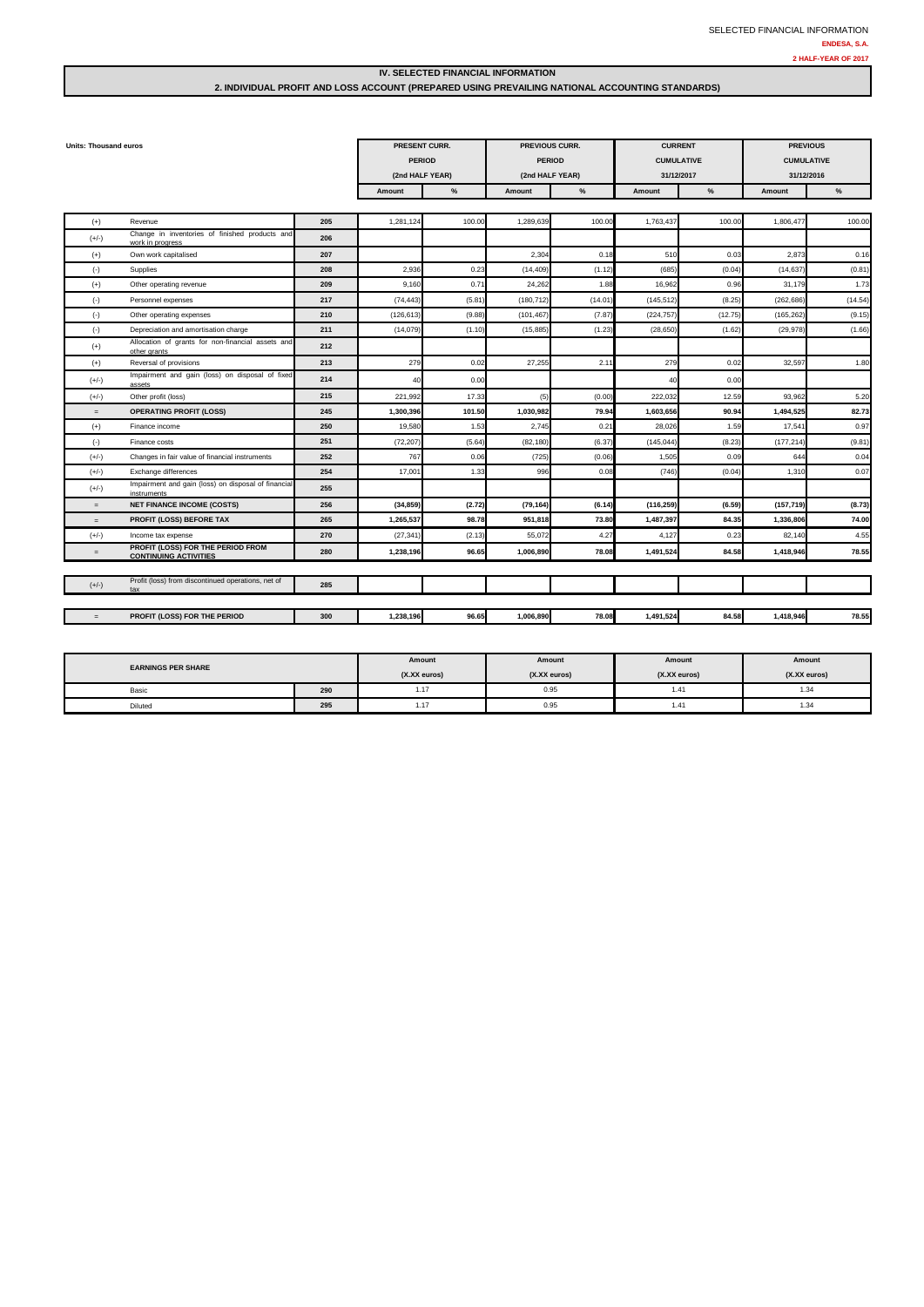# **IV. SELECTED FINANCIAL INFORMATION 3. INDIVIDUAL STATEMENT OF CHANGES IN EQUITY INDIVIDUAL STATEMENT OF RECOGNISED INCOME AND EXPENSE (PREPARED USING PREVAILING NATIONAL ACCOUNTING STANDARDS)**

|              |    | <b>Units: Thousand euros</b>                                    |     | <b>CURRENT</b><br><b>PERIOD</b><br>31/12/2017 | <b>PREVIOUS</b><br><b>PERIOD</b><br>31/12/2016 |
|--------------|----|-----------------------------------------------------------------|-----|-----------------------------------------------|------------------------------------------------|
| A)           |    | PROFIT (LOSS) FOR THE PERIOD (from the profit and loss account) | 305 | 1,491,524                                     | 1,418,946                                      |
| B)           |    | INCOME AND EXPENSE RECOGNISED DIRECTLY IN EQUITY                | 310 | 3,025                                         | (11, 478)                                      |
|              | 1. | From measurement of financial instruments:                      | 320 |                                               |                                                |
|              |    | a) Available-for-sale financial assets                          | 321 |                                               |                                                |
|              |    | b) Other income/(expenses)                                      | 323 |                                               |                                                |
|              | 2. | From cash flow hedges                                           | 330 |                                               |                                                |
|              | 3. | Grants, donations and bequests received                         | 340 |                                               |                                                |
|              | 4. | From actuarial gains and losses and other adjustments           | 344 | 4,034                                         | (15, 304)                                      |
|              | 5. | Other income and expense recognised directly in equity          | 343 |                                               |                                                |
|              | 6. | <b>Tax effect</b>                                               | 345 | (1,009)                                       | 3,826                                          |
| $\mathbf{C}$ |    | <b>TRANSFERS TO PROFIT OR LOSS</b>                              | 350 |                                               |                                                |
|              | 1. | From measurement of financial instruments:                      | 355 |                                               |                                                |
|              |    | a) Available-for-sale financial assets                          | 356 |                                               |                                                |
|              |    | b) Other income/(expenses)                                      | 358 |                                               |                                                |
|              | 2. | From cash flow hedges                                           | 360 |                                               |                                                |
|              | 3. | Grants, donations and bequests received                         | 366 |                                               |                                                |
|              | 4. | Other income and expense recognised directly in equity          | 365 |                                               |                                                |
|              | 5. | <b>Tax effect</b>                                               | 370 |                                               |                                                |
|              |    | TOTAL RECOGNISED INCOME/(EXPENSE) (A + B + C)                   | 400 | 1.494.549                                     | 1.407.468                                      |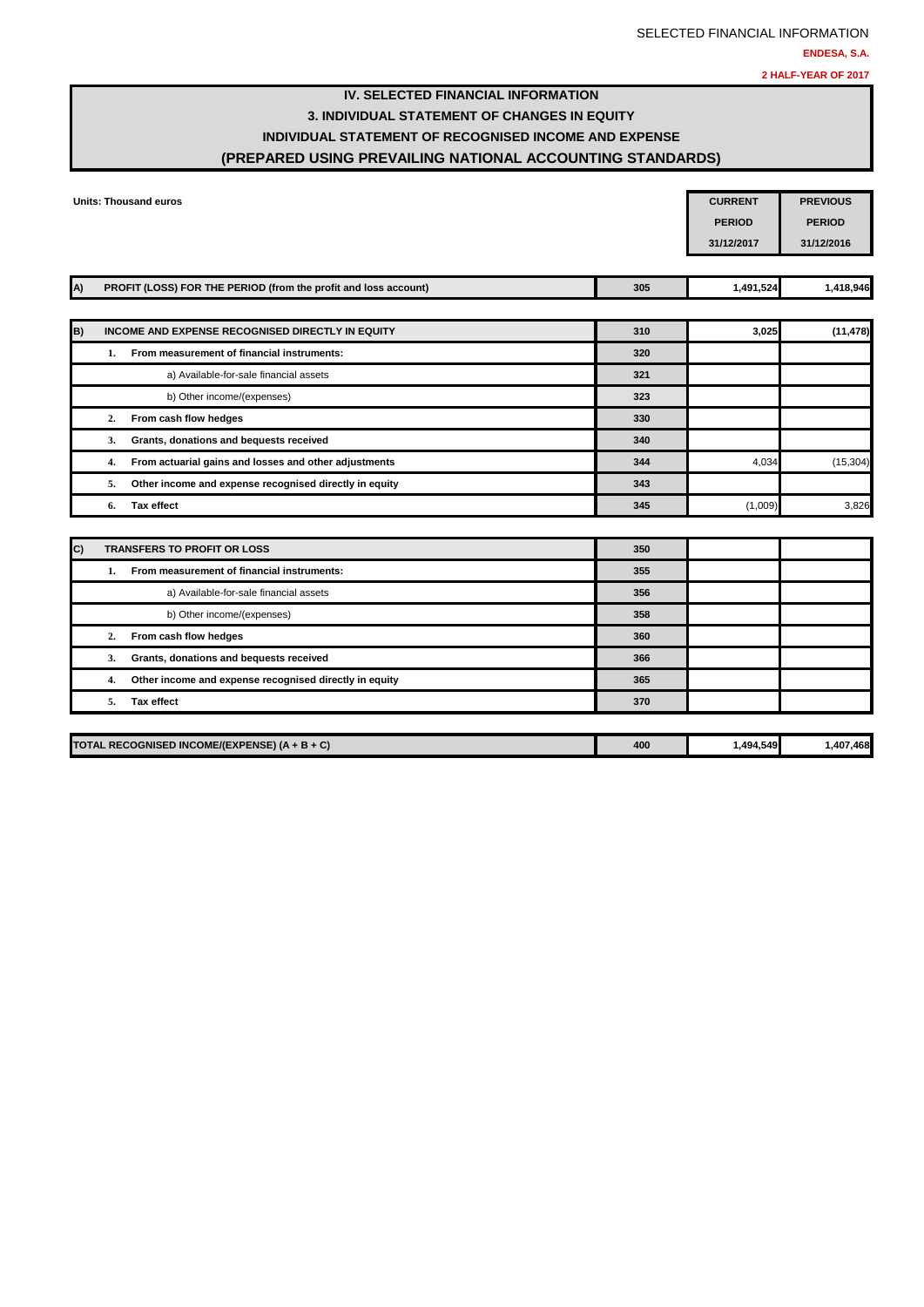### **IV. SELECTED FINANCIAL INFORMATION 4. INDIVIDUAL STATEMENT OF CHANGES IN EQUITY (1/2) INDIVIDUAL STATEMENT OF TOTAL CHANGES IN EQUITY (PREPARED USING PREVAILING NATIONAL ACCOUNTING STANDARDS)**

| <b>Units: Thousand euros</b>                               |      |           | <b>Capital and reserves</b>       |                       |                                 |                             |                          |                                                      |                     |
|------------------------------------------------------------|------|-----------|-----------------------------------|-----------------------|---------------------------------|-----------------------------|--------------------------|------------------------------------------------------|---------------------|
| <b>CURRENT PERIOD</b>                                      |      | Capital   | Share premium<br>and Reserves (1) | <b>Treasury stock</b> | Profit (loss) for<br>the period | Other equity<br>instruments | Valuation<br>adjustments | <b>Grants, donations</b><br>and bequests<br>received | <b>Total equity</b> |
| Opening balance at 01/01/2017                              | 3010 | 1,270,503 | 5,271,198                         |                       | 1,418,946                       |                             |                          |                                                      | 7,960,647           |
| Adjustments for changes in accounting policy               | 3011 |           |                                   |                       |                                 |                             |                          |                                                      |                     |
| Adjustment for errors                                      | 3012 |           |                                   |                       |                                 |                             |                          |                                                      |                     |
| <b>Adjusted opening balance</b>                            | 3015 | 1,270,503 | 5,271,198                         |                       | 1,418,946                       |                             |                          |                                                      | 7,960,647           |
| I. Total recognised income/(expense)                       | 3020 |           | 3,025                             |                       | 1,491,524                       |                             |                          |                                                      | 1,494,549           |
| II. Transactions with shareholders or<br>owners            | 3025 |           | (1, 411, 316)                     |                       |                                 |                             |                          |                                                      | (1, 411, 316)       |
| Capital increases/ (reductions)                            | 3026 |           |                                   |                       |                                 |                             |                          |                                                      |                     |
| 2.<br>Conversion of financial liabilities into<br>equity   | 3027 |           |                                   |                       |                                 |                             |                          |                                                      |                     |
| 3.<br>Distribution of dividends                            | 3028 |           | (1, 411, 316)                     |                       |                                 |                             |                          |                                                      | (1, 411, 316)       |
| 4. Net trading with treasury stock                         | 3029 |           |                                   |                       |                                 |                             |                          |                                                      |                     |
| 5.<br>Increases/ (reductions) for business<br>combinations | 3030 |           |                                   |                       |                                 |                             |                          |                                                      |                     |
| 6.<br>Other transactions with shareholders or<br>owners    | 3032 |           |                                   |                       |                                 |                             |                          |                                                      |                     |
| III. Other changes in equity                               | 3035 |           | 1,418,946                         |                       | (1,418,946)                     |                             |                          |                                                      |                     |
| Equity-settled share-based payment                         | 3036 |           |                                   |                       |                                 |                             |                          |                                                      |                     |
| 2.<br>Transfers between equity accounts                    | 3037 |           | 1,418,946                         |                       | (1,418,946)                     |                             |                          |                                                      |                     |
| 3. Other changes                                           | 3038 |           |                                   |                       |                                 |                             |                          |                                                      |                     |
| Closing balance at 31/12/2017                              | 3040 | 1,270,503 | 5.281.853                         |                       | 1.491.524                       |                             |                          |                                                      | 8.043.880           |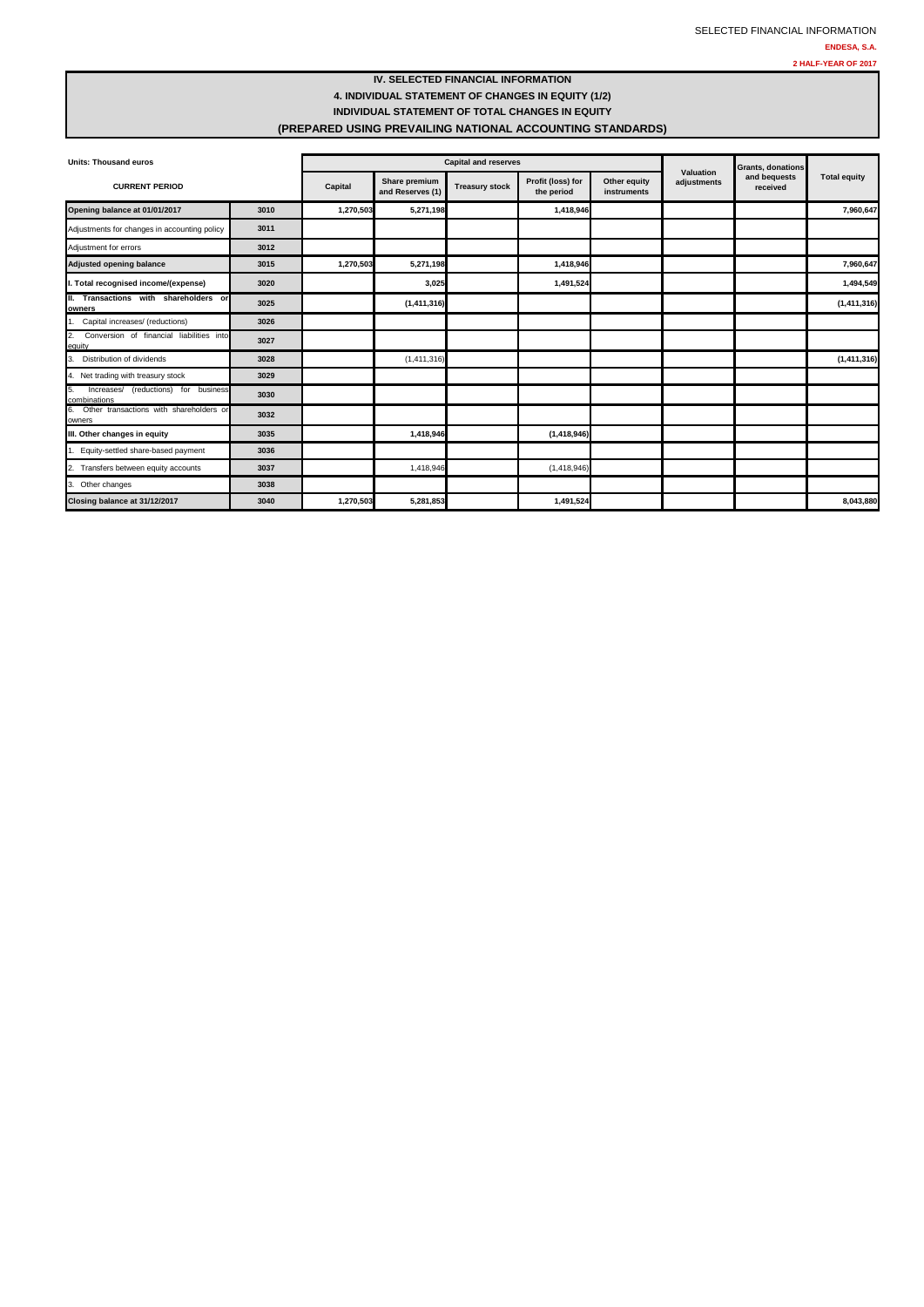### **IV. SELECTED FINANCIAL INFORMATION 4. INDIVIDUAL STATEMENT OF CHANGES IN EQUITY (2/2) INDIVIDUAL STATEMENT OF TOTAL CHANGES IN EQUITY (PREPARED USING PREVAILING NATIONAL ACCOUNTING STANDARDS)**

| <b>Units: Thousand euros</b>                                          |      | <b>Capital and reserves</b> |                                   |                       |                                 |                             | Valuation   | Grants, donations        |                     |
|-----------------------------------------------------------------------|------|-----------------------------|-----------------------------------|-----------------------|---------------------------------|-----------------------------|-------------|--------------------------|---------------------|
| <b>PREVIOUS PERIOD</b>                                                |      | Capital                     | Share premium<br>and Reserves (1) | <b>Treasury stock</b> | Profit (loss) for<br>the period | Other equity<br>instruments | adiustments | and bequests<br>received | <b>Total equity</b> |
| <b>Opening</b><br>01/01/2016<br>balance<br>at<br>(comparative period) | 3050 | 1,270,503                   | 5,551,557                         |                       | 1,135,024                       |                             |             |                          | 7,957,084           |
| Adjustments for changes in accounting policy                          | 3051 |                             |                                   |                       |                                 |                             |             |                          |                     |
| Adjustment for errors                                                 | 3052 |                             |                                   |                       |                                 |                             |             |                          |                     |
| Adjusted opening balance (comparative<br>period)                      | 3055 | 1,270,503                   | 5,551,557                         |                       | 1,135,024                       |                             |             |                          | 7,957,084           |
| . Total recognised income/(expense)                                   | 3060 |                             | (11, 478)                         |                       | 1,418,946                       |                             |             |                          | 1,407,468           |
| II. Transactions with shareholders or<br>owners                       | 3065 |                             | (1,403,905)                       |                       |                                 |                             |             |                          | (1,403,905)         |
| Capital increases/ (reductions)                                       | 3066 |                             |                                   |                       |                                 |                             |             |                          |                     |
| Conversion of financial liabilities into<br>2.<br>equity              | 3067 |                             |                                   |                       |                                 |                             |             |                          |                     |
| Distribution of dividends<br>3.                                       | 3068 |                             | (1,403,905)                       |                       |                                 |                             |             |                          | (1,403,905)         |
| 4. Net trading with treasury stock                                    | 3069 |                             |                                   |                       |                                 |                             |             |                          |                     |
| 5.<br>Increases/ (reductions) for business<br>combinations            | 3070 |                             |                                   |                       |                                 |                             |             |                          |                     |
| Other transactions with shareholders or<br>owners                     | 3072 |                             |                                   |                       |                                 |                             |             |                          |                     |
| III. Other changes in equity                                          | 3075 |                             | 1,135,024                         |                       | (1, 135, 024)                   |                             |             |                          |                     |
| Equity-settled share-based payment                                    | 3076 |                             |                                   |                       |                                 |                             |             |                          |                     |
| Transfers between equity accounts<br>2.                               | 3077 |                             | 1,135,024                         |                       | (1, 135, 024)                   |                             |             |                          |                     |
| 3. Other changes                                                      | 3078 |                             |                                   |                       |                                 |                             |             |                          |                     |
| balance<br>31/12/2016<br><b>Closing</b><br>at<br>(comparative period) | 3080 | 1,270,503                   | 5,271,198                         |                       | 1,418,946                       |                             |             |                          | 7,960,647           |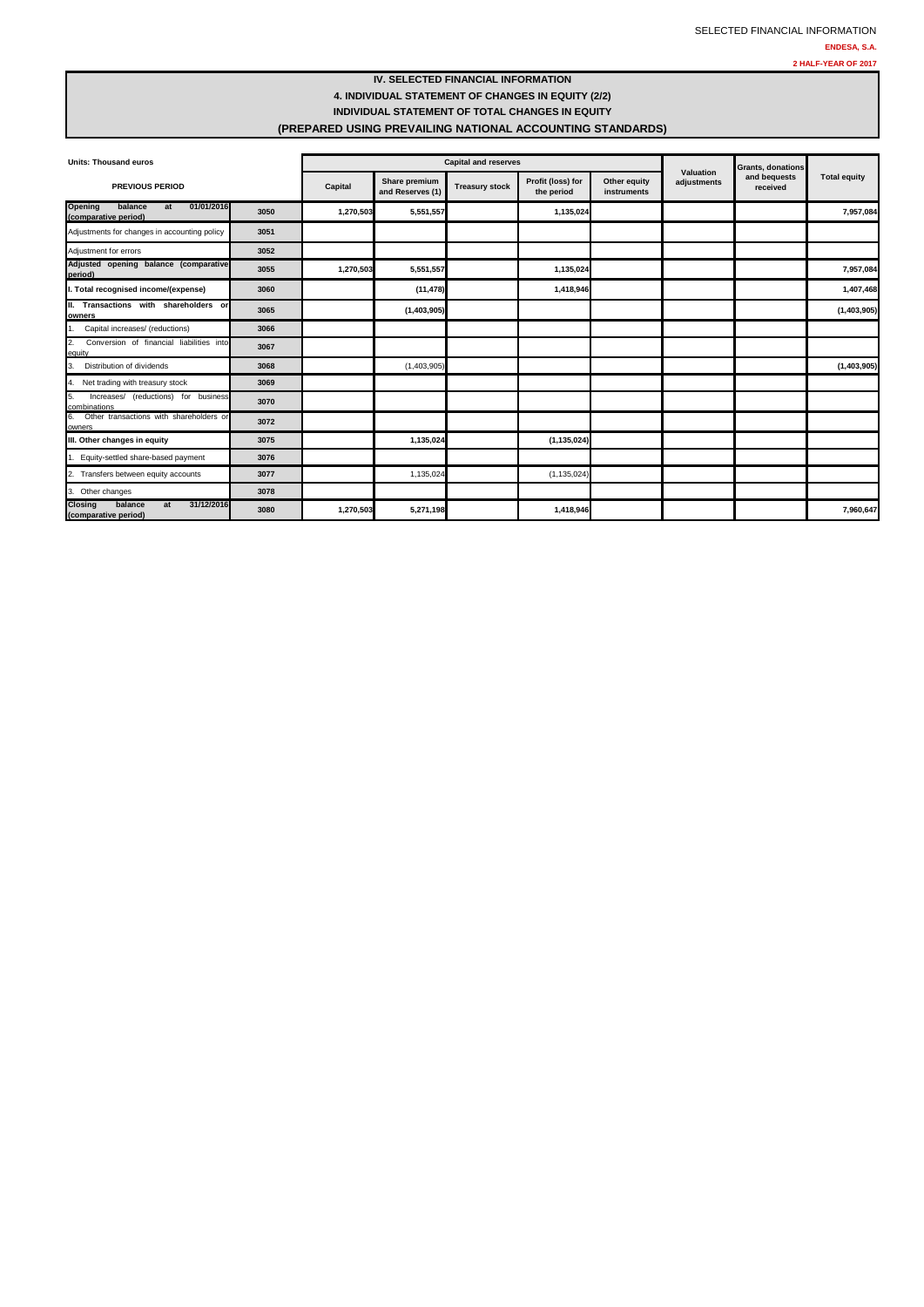### **IV. SELECTED FINANCIAL INFORMATION 5. INDIVIDUAL STATEMENT OF CASH FLOWS (PREPARED USING PREVAILING NATIONAL ACCOUNTING STANDARDS)**

| <b>Units: Thousand euros</b> |                                                                          |     | <b>CURRENT</b><br><b>PERIOD</b><br>31/12/2017 | <b>PREVIOUS</b><br><b>PERIOD</b><br>31/12/2016 |
|------------------------------|--------------------------------------------------------------------------|-----|-----------------------------------------------|------------------------------------------------|
| A)                           | CASH FLOWS FROM OPERATING ACTIVITIES $(1 + 2 + 3 + 4)$                   | 435 | 1,548,704                                     | 1,432,915                                      |
| 1.                           | Profit (loss) before tax                                                 | 405 | 1,487,397                                     | 1,336,806                                      |
| 2.                           | Adjustments to profit (loss):                                            | 410 | (1, 352, 955)                                 | (1,448,207)                                    |
| $(+)$                        | Depreciation and amortisation charge                                     | 411 | 28,650                                        | 29,978                                         |
| $(+/-)$                      | Other net adjustments to profit (loss)                                   | 412 | (1, 381, 605)                                 | (1,478,185)                                    |
| 3.                           | Changes in working capital                                               | 415 | (10, 923)                                     | 21,329                                         |
| 4.                           | Other cash flows from operating activities:                              | 420 | 1,425,185                                     | 1,522,987                                      |
| $(\cdot)$                    | Interest paid                                                            | 421 | (132, 011)                                    | (165, 182)                                     |
| $(+)$                        | Dividends received                                                       | 422 | 1,503,079                                     | 1,664,147                                      |
| $(+)$                        | Interest received                                                        | 423 | 6,155                                         | 12,897                                         |
| $(+/-)$                      | Income tax recovered/(paid)                                              | 430 | 99,295                                        | 59,009                                         |
| $(+/-)$                      | Other sums received/(paid) from operating activities                     | 425 | (51, 333)                                     | (47, 884)                                      |
| B)                           | CASH FLOWS FROM INVESTING ACTIVITIES (1 + 2)                             | 460 | (23, 630)                                     | 122,133                                        |
| 1.                           | Payments for investments:                                                | 440 | (31, 285)                                     | (41, 891)                                      |
| $(\cdot)$                    | Group companies, associates and business units                           | 441 |                                               |                                                |
| $(-)$                        | Property, plant and equipment, intangible assets and investment property | 442 | (31, 109)                                     | (28, 667)                                      |
| $(\cdot)$                    | Other financial assets                                                   | 443 | (124)                                         | (13, 224)                                      |
| $(\cdot)$                    | Other assets                                                             | 444 | (52)                                          |                                                |
| 2.                           | Proceeds from sale of investments                                        | 450 | 7,655                                         | 164,024                                        |
| $(+)$                        | Group companies, associates and business units                           | 451 |                                               | 126,669                                        |
| $(+)$                        | Property, plant and equipment, intangible assets and investment property | 452 |                                               |                                                |
| $(+)$                        | Other financial assets                                                   | 453 | 7,655                                         | 37,355                                         |
| $(+)$                        | Other assets                                                             | 454 |                                               |                                                |
| C)                           | CASH FLOWS FROM FINANCING ACTIVITIES $(1 + 2 + 3)$                       | 490 | (1,516,127)                                   | (1, 545, 815)                                  |
| 1.                           | Sums received/(paid) in respect of equity instruments                    | 470 |                                               |                                                |
| $^{(+)}$                     | Issuance                                                                 | 471 |                                               |                                                |
| $(\cdot)$                    | Redemption                                                               | 472 |                                               |                                                |
| $(\cdot)$                    | Acquisition                                                              | 473 |                                               |                                                |
| $(+)$                        | Disposal                                                                 | 474 |                                               |                                                |
| $(+)$                        | Grants, donations and bequests received                                  | 475 |                                               |                                                |
| 2.                           | Sums received/(paid) in respect of financial liability instruments:      | 480 | (104, 811)                                    | (459, 535)                                     |
| $(+)$                        | Issuance                                                                 | 481 | 304,837                                       | 4,244,603                                      |
| $(\cdot)$                    | Repayment and redemption                                                 | 482 | (409, 648)                                    | (4,704,138)                                    |
| 3.                           | Payment of dividends and remuneration on other equity instruments        | 485 | (1, 411, 316)                                 | (1,086,280)                                    |
| D)                           | EFFECT OF FOREIGN EXCHANGE RATE CHANGES                                  | 492 |                                               |                                                |
| E)                           | NET INCREASE/(DECREASE) IN CASH AND CASH EQUIVALENTS (A + B + C + D)     | 495 | 8,947                                         | 9,233                                          |
| F)                           | CASH AND CASH EQUIVALENTS AT THE BEGINNING OF THE PERIOD                 | 499 | 21,450                                        | 12,217                                         |
| G)                           | CASH AND CASH EQUIVALENTS AT THE END OF THE PERIOD (E + F)               | 500 | 30,397                                        | 21,450                                         |

**COMPONENTS OF CASH AND CASH EQUIVALENTS AT THE END OF THE PERIOD**

**CURRENT PREVIOUS PERIOD PERIOD 31/12/2017 31/12/2016**

| Cash on hand and at banks                                | 550 | 30.397 | 21.450 |
|----------------------------------------------------------|-----|--------|--------|
| Other financial assets                                   | 552 |        |        |
| Less: Bank overdrafts repayable on demand                | 553 |        |        |
| TOTAL CASH AND CASH EQUIVALENTS AT THE END OF THE PERIOD | 600 | 30,397 | 21,450 |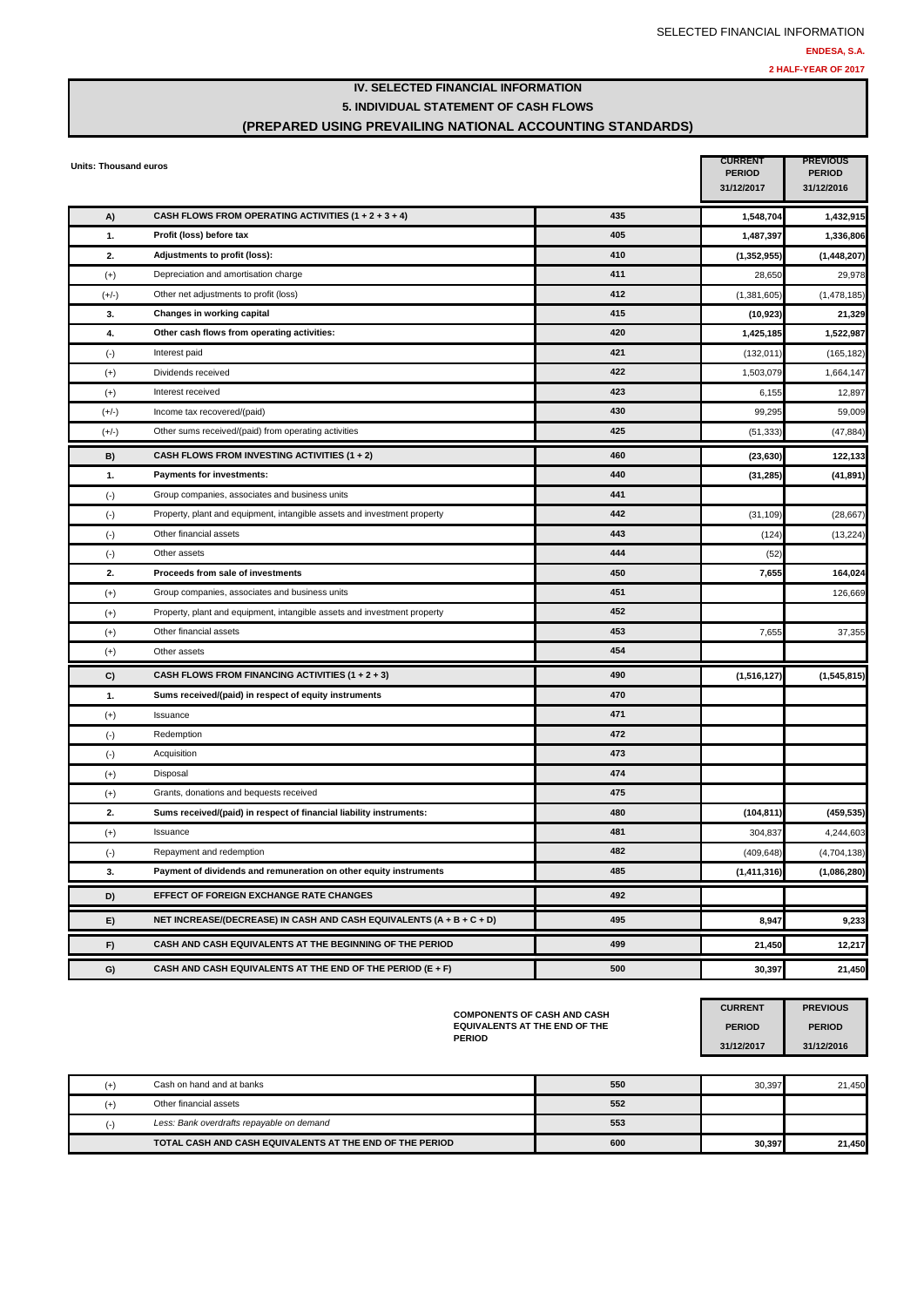# SELECTED FINANCIAL INFORMATION **ENDESA, S.A. 2 HALF-YEAR OF 2017**

# **IV. SELECTED FINANCIAL INFORMATION 6. CONSOLIDATED BALANCE SHEET (ADOPTED IFRS) (1/2)**

| <b>Units: Thousand euros</b>                            | <b>CURRENT P.</b> | <b>PREVIOUS P.</b> |            |
|---------------------------------------------------------|-------------------|--------------------|------------|
| <b>ASSETS</b>                                           |                   | 31/12/2017         | 31/12/2016 |
| A) NON-CURRENT ASSETS                                   | 1040              | 25,507,000         | 25,525,000 |
| Intangible assets:<br>1.                                | 1030              | 1,655,000          | 1,470,000  |
| a) Goodwill                                             | 1031              | 459,000            | 298,000    |
| b) Other intangible assets                              | 1032              | 1,196,000          | 1,172,000  |
| 2.<br>Property, plant and equipment                     | 1033              | 21,727,000         | 21,891,000 |
| 3.<br>Investment property                               | 1034              | 9,000              | 20,000     |
| Investments accounted for using the equity method<br>4. | 1035              | 205,000            | 208,000    |
| 5.<br>Non-current financial assets                      | 1036              | 558,000            | 574,000    |
| Deferred tax assets<br>6.                               | 1037              | 1,142,000          | 1,224,000  |
| 7.<br>Other non-current assets                          | 1038              | 211,000            | 138,000    |
| <b>B) CURRENT ASSETS</b>                                | 1085              | 5,530,000          | 5,435,000  |
| $\mathbf{1}$ .<br>Non-current assets held for sale      | 1050              |                    |            |
| 2.<br>Inventories                                       | 1055              | 1,267,000          | 1,202,000  |
| Trade and other receivables:<br>3.                      | 1060              | 3,100,000          | 3,452,000  |
| a) Trade receivables                                    | 1061              | 2,368,000          | 2,299,000  |
| b) Other receivables                                    | 1062              | 509,000            | 756,000    |
| c) Current tax assets                                   | 1063              | 223,000            | 397,000    |
| Other current financial assets<br>4.                    | 1070              | 764,000            | 363,000    |
| Other current assets<br>5.                              | 1075              |                    |            |
| Cash and cash equivalents<br>6.                         | 1072              | 399,000            | 418,000    |
| <b>TOTAL ASSETS (A + B)</b>                             | 1100              | 31,037,000         | 30,960,000 |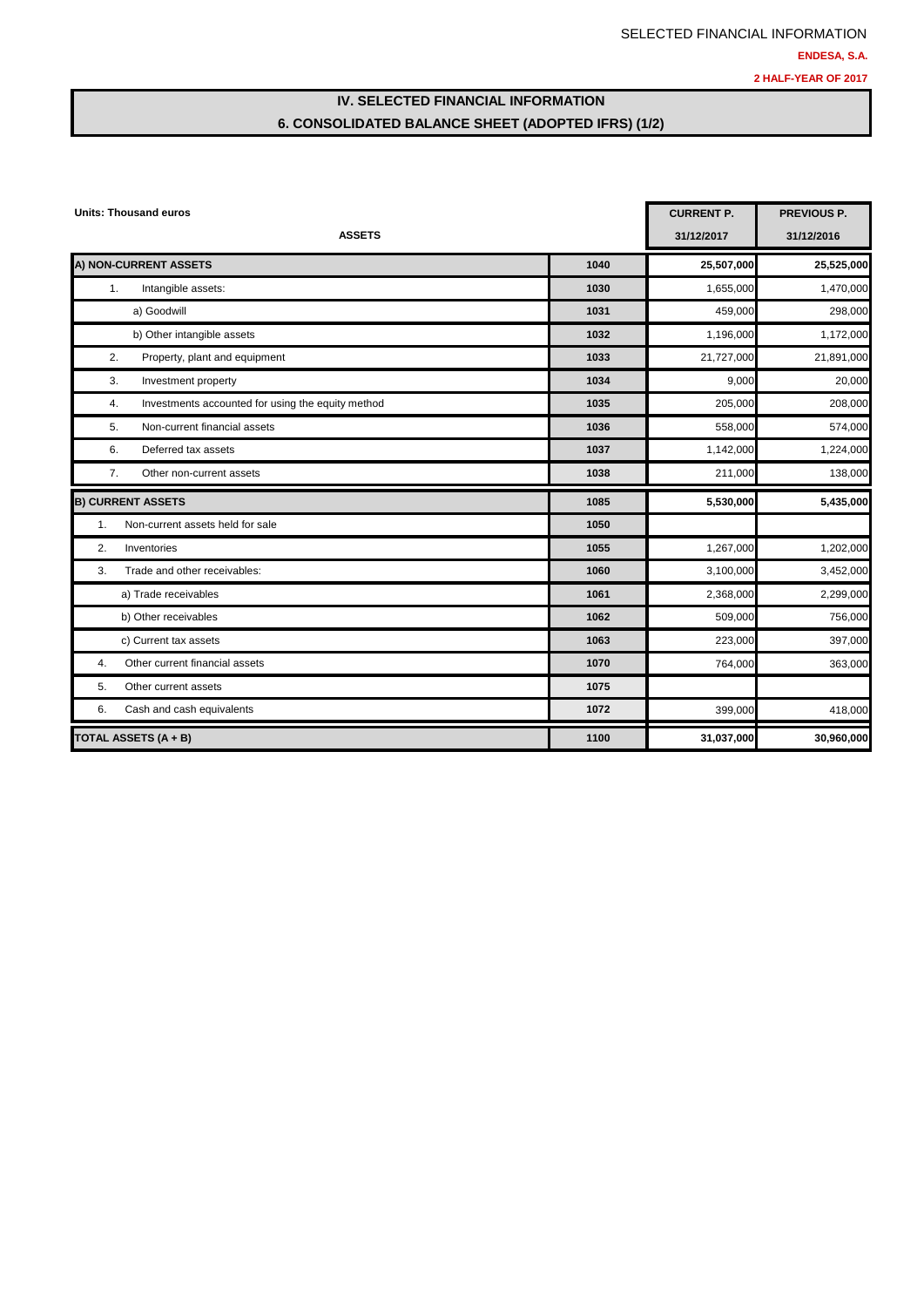# **IV. SELECTED FINANCIAL INFORMATION 6. CONSOLIDATED BALANCE SHEET (ADOPTED IFRS) (2/2)**

|    | Units: Thousand euros                                                         | <b>CURRENT P.</b> | <b>PREVIOUS P.</b> |            |
|----|-------------------------------------------------------------------------------|-------------------|--------------------|------------|
|    | <b>EQUITY AND LIABILITIES</b>                                                 |                   | 31/12/2017         | 31/12/2016 |
|    | A) EQUITY (A.1 + A.2 + A.3)                                                   | 1195              | 9,233,000          | 9,088,000  |
|    | A.1) CAPITAL AND RESERVES                                                     | 1180              | 9,805,000          | 9,747,000  |
| 1. | Capital                                                                       | 1171              | 1,271,000          | 1,271,000  |
|    | a) Registered capital                                                         | 1161              | 1,271,000          | 1,271,000  |
|    | b) Less: Uncalled capital                                                     | 1162              |                    |            |
| 2. | Share premium                                                                 | 1172              | 89,000             | 89,000     |
| 3. | Reserves                                                                      | 1173              | 7,723,000          | 7,717,000  |
| 4. | Own shares and equity holdings                                                | 1174              |                    |            |
| 5. | Prior periods' profit and loss                                                | 1178              |                    |            |
| 6. | Other shareholder contributions                                               | 1179              |                    |            |
| 7. | Profit (loss) for the period attributable to the parent company               | 1175              | 1,463,000          | 1,411,000  |
| 8. | Less: Interim dividend                                                        | 1176              | (741,000)          | (741,000)  |
| 9. | Other equity instruments                                                      | 1177              |                    |            |
|    | A.2) ACCUMULATED OTHER COMPREHENSIVE INCOME                                   | 1188              | (709,000)          | (795,000)  |
| 1. | Items that are not reclassified to profit or loss                             | 1186              | (657,000)          | (757,000)  |
| 2. | Items that may subsequently be reclassified to profit or loss                 | 1187              | (52,000)           | (38,000)   |
|    | a) Available-for-sale financial assets                                        | 1181              |                    |            |
|    | b) Hedging transactions                                                       | 1182              | (9,000)            | 7,000      |
|    | c) Translation differences                                                    | 1184              |                    | 1,000      |
|    | d) Other                                                                      | 1183              | (43,000)           | (46,000)   |
|    | <b>EQUITY ATTRIBUTABLE TO THE PARENT COMPANY (A.1 + A.2)</b>                  | 1189              | 9,096,000          | 8,952,000  |
|    | A.3) NON-CONTROLLING INTERESTS                                                | 1193              | 137,000            | 136,000    |
|    | <b>B) NON-CURRENT LIABILITIES</b>                                             | 1120              | 14,269,000         | 14,351,000 |
| 1. | Grants                                                                        | 1117              | 4,730,000          | 4,712,000  |
| 2. | Long-term provisions                                                          | 1115              | 3,382,000          | 3,714,000  |
| 3. | Long-term financial liabilities:                                              | 1116              | 4,414,000          | 4,223,000  |
|    | a) Debt with financial institutions and bonds and other marketable securities | 1131              | 939,000            | 724,000    |
|    | b) Other financial liabilities                                                | 1132              | 3,475,000          | 3,499,000  |
| 4. | Deferred tax liabilities                                                      | 1118              | 1,097,000          | 1,101,000  |
| 5. | Other non-current liabilities                                                 | 1135              | 646,000            | 601,000    |
|    | C) CURRENT LIABILITIES                                                        | 1130              | 7,535,000          | 7,521,000  |
| 1. | Liabilities associated with non-current assets held for sale                  | 1121              |                    |            |
| 2. | Short-term provisions                                                         | 1122              | 425,000            | 567,000    |
| 3. | Short-term financial liabilities:                                             | 1123              | 978,000            | 1,144,000  |
|    | a) Debt with financial institutions and bonds and other marketable securities | 1133              | 907,000            | 1,036,000  |
|    | b) Other financial liabilities                                                | 1134              | 71,000             | 108,000    |
| 4. | Trade and other payables:                                                     | 1124              | 6,132,000          | 5,810,000  |
|    | a) Suppliers                                                                  | 1125              | 4,071,000          | 3,429,000  |
|    | b) Other payables                                                             | 1126              | 1,891,000          | 2,049,000  |
|    | c) Current tax liabilities                                                    | 1127              | 170,000            | 332,000    |
| 5. | Other current liabilities                                                     | 1136              |                    |            |
|    | TOTAL EQUITY AND LIABILITIES (A + B + C)                                      | 1200              | 31,037,000         | 30,960,000 |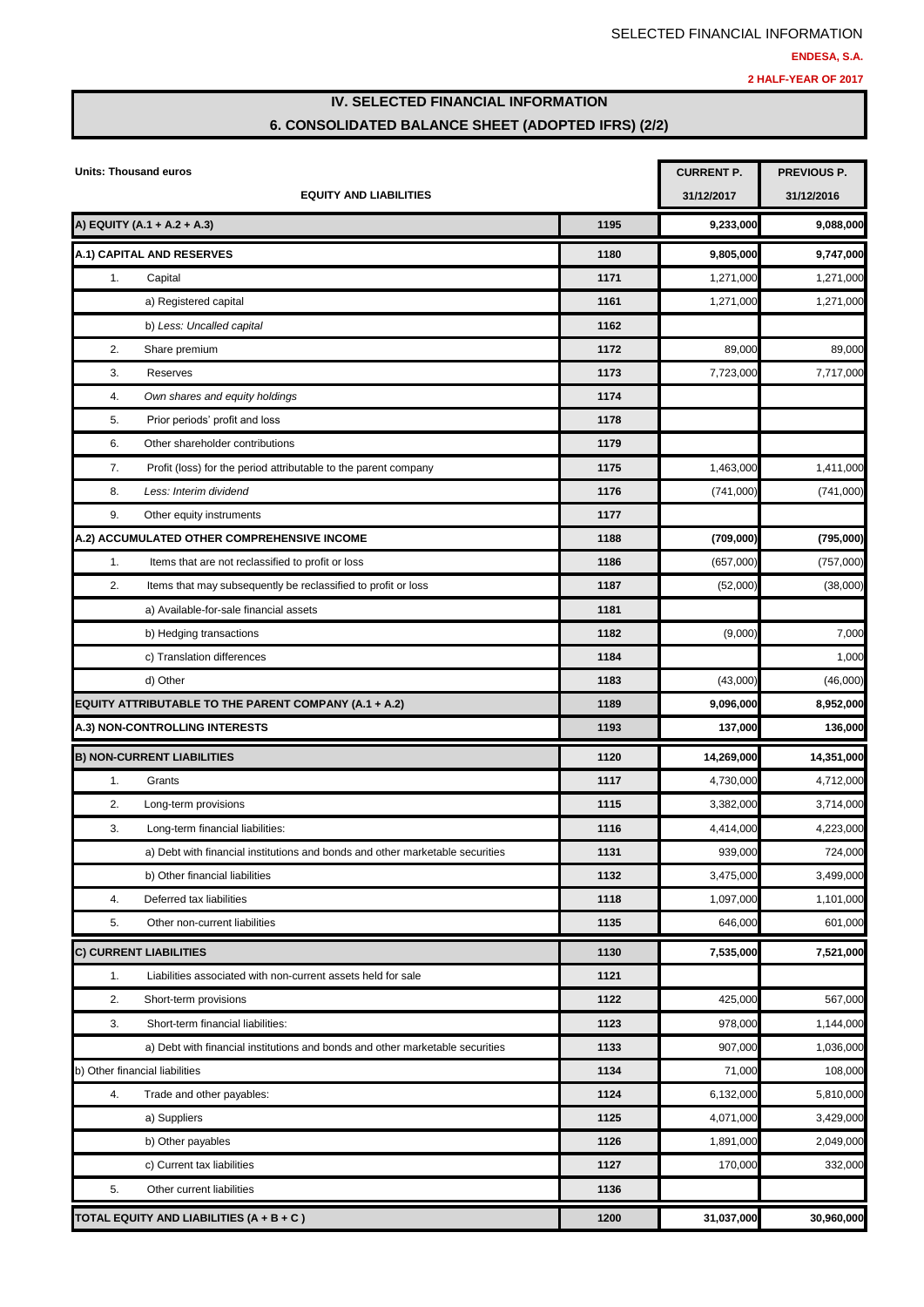### **IV. SELECTED FINANCIAL INFORMATION 7. CONSOLIDATED PROFIT AND LOSS ACCOUNT (ADOPTED IFRS)**

| <b>Units: Thousand euros</b> |                                                                       | PRESENT CURR.<br><b>PERIOD</b><br>(2nd HALF YEAR) |               | PREVIOUS CURR.<br><b>PERIOD</b><br>(2nd HALF YEAR) |              | <b>CURRENT</b><br><b>CUMULATIVE</b><br>31/12/2017 |               | <b>PREVIOUS</b><br><b>CUMULATIVE</b><br>31/12/2016 |               |               |
|------------------------------|-----------------------------------------------------------------------|---------------------------------------------------|---------------|----------------------------------------------------|--------------|---------------------------------------------------|---------------|----------------------------------------------------|---------------|---------------|
|                              |                                                                       |                                                   | Amount        | $\%$                                               | Amount       | $\%$                                              | Amount        | %                                                  | Amount        | $\frac{9}{6}$ |
|                              |                                                                       |                                                   |               |                                                    |              |                                                   |               |                                                    |               |               |
| $(+)$                        | Revenue                                                               | 1205                                              | 9,764,000     | 100.00                                             | 9,476,000    | 100.00                                            | 19,556,000    | 100.00                                             | 18,313,000    | 100.00        |
| $(+/-)$                      | Change in inventories of finished products<br>and work in progress    | 1206                                              |               |                                                    |              |                                                   |               |                                                    |               |               |
| $(+)$                        | Own work capitalised                                                  | 1207                                              | 143,000       | 1.46                                               | 66,000       | 0.70                                              | 222,00        | 1.14                                               | 117,00        | 0.64          |
| $(-)$                        | Supplies                                                              | 1208                                              | (7, 189, 000) | (73.63)                                            | (6,960,000)  | (73.45)                                           | (14, 569, 000 | (74.50                                             | (13, 327, 000 | (72.77)       |
| $(+)$                        | Other operating revenue                                               | 1209                                              | 197,000       | 2.02                                               | 214,000      | 2.26                                              | 326,000       | 1.67                                               | 493,00        | 2.69          |
| $(\cdot)$                    | Personnel expenses                                                    | 1217                                              | (466,000)     | (4.77)                                             | (696,000     | (7.34)                                            | (917,000      | (4.69)                                             | (1, 128, 000) | (6.16)        |
| $(\cdot)$                    | Other operating expenses                                              | 1210                                              | (730,000)     | (7.48)                                             | (670,000)    | (7.07                                             | (1,434,000)   | (7.33)                                             | (1,313,000)   | (7.17)        |
| $(\cdot)$                    | Depreciation and amortisation charge                                  | 1211                                              | (689,000)     | (7.06)                                             | (723,000)    | (7.63)                                            | (1,350,000)   | (6.90)                                             | (1,345,000)   | (7.34)        |
| $(+)$                        | Allocation of grants for non-financial assets<br>and other grants     | 1212                                              | 92,000        | 0.94                                               | 86,000       | 0.9 <sup>°</sup>                                  | 175,000       | 0.89                                               | 173,00        | 0.94          |
| $(+/-)$                      | Impairment and gain (loss) on disposal o<br>fixed assets              | 1214                                              | 32,000        | 0.33                                               | (11,000)     | (0.12)                                            | 51,000        | 0.26                                               | (8,000)       | (0.04)        |
| $(+/-)$                      | Other profit (loss)                                                   | 1215                                              |               |                                                    |              |                                                   |               |                                                    |               |               |
| $=$                          | <b>OPERATING PROFIT (LOSS)</b>                                        | 1245                                              | 1,154,000     | 11.82                                              | 782,000      | 8.25                                              | 2,060,00      | 10.5                                               | 1,975,00      | 10.78         |
| $(+)$                        | Finance income                                                        | 1250                                              | 13,000        | 0.13                                               | 8,000        | 0.08                                              | 41,000        | $0.2^{\circ}$                                      | 37,00         | 0.20          |
| $(\cdot)$                    | Finance costs                                                         | 1251                                              | (82,000)      | (0.84)                                             | (88,000)     | (0.93)                                            | (172,000      | (0.88)                                             | (220,000)     | (1.20)        |
| $(+/-)$                      | Changes in fair value of financial instruments                        | 1252                                              | 3,000         | 0.03                                               | 3,000        | 0.03                                              | 5,000         | 0.03                                               | 5,000         | 0.03          |
| $(+/-)$                      | Exchange differences                                                  | 1254                                              | 3,000         | 0.03                                               | (4,000)      | (0.04)                                            | 4,000         | 0.02                                               | (4,000)       | (0.02)        |
| $(+/-)$                      | Impairment and gain (loss) on disposal of<br>financial instruments    | 1255                                              | (14,000)      | (0.14)                                             | (11,000)     | (0.12)                                            | (23,000)      | (0.12)                                             | (24,000)      | (0.13)        |
| $=$                          | <b>NET FINANCE INCOME (COSTS)</b>                                     | 1256                                              | (77,000)      | (0.79)                                             | (92,000)     | (0.97)                                            | (145,000)     | (0.74)                                             | (206, 000)    | (1.12)        |
| $(+/-)$                      | Profit (loss) of equity-accounted investees                           | 1253                                              | (25,000)      | (0.26)                                             | (21,000)     | (0.22)                                            | (15,000)      | (0.08)                                             | (59,000)      | (0.32)        |
| $=$                          | PROFIT (LOSS) BEFORE TAX                                              | 1265                                              | 1,052,000     | 10.77                                              | 669,000      | 7.06                                              | 1,900,00      | 9.72                                               | 1,710,00      | 9.34          |
| $(+/-)$                      | Income tax expense                                                    | 1270                                              | (237,000)     | (2.43)                                             | (53,000)     | (0.56)                                            | (427,000)     | (2.18)                                             | (298,000)     | (1.63)        |
| $=$                          | PROFIT (LOSS) FOR THE PERIOD FROM<br><b>CONTINUING ACTIVITIES</b>     | 1280                                              | 815,000       | 8.35                                               | 616,000      | 6.50                                              | 1,473,000     | 7.53                                               | 1,412,000     | 7.71          |
|                              |                                                                       |                                                   |               |                                                    |              |                                                   |               |                                                    |               |               |
| $(+/-)$                      | Profit (loss) from discontinued operations, net<br>of tax             | 1285                                              |               |                                                    |              |                                                   |               |                                                    |               |               |
|                              |                                                                       |                                                   |               |                                                    |              |                                                   |               |                                                    |               |               |
| $=$                          | <b>CONSOLIDATED PROFIT (LOSS) FOR THE</b><br><b>PERIOD</b>            | 1288                                              | 815,000       | 8.35                                               | 616,000      | 6.50                                              | 1,473,00      | 7.53                                               | 1,412,00      | 7.71          |
|                              | A) Profit (loss) for the period attributable to<br>the parent company | 1300                                              | 810,000       | 8.30                                               | 615,000      | 6.49                                              | 1,463,000     | 7.41                                               | 1,411,00      | 7.70          |
|                              | B) Profit (loss) attributable to non-controlling<br>interests         | 1289                                              | 5,000         | 0.05                                               | 1,000        | 0.01                                              | 10,000        | 0.05                                               | 1,000         | 0.01          |
|                              |                                                                       |                                                   |               |                                                    |              |                                                   |               |                                                    |               |               |
|                              | <b>EARNINGS PER SHARE</b>                                             |                                                   | Amount        |                                                    | Amount       |                                                   | Amount        |                                                    | Amount        |               |
|                              |                                                                       |                                                   | (X.XX euros)  |                                                    | (X.XX euros) |                                                   | (X.XX euros)  |                                                    | (X.XX euros)  |               |
|                              | Basic                                                                 | 1290                                              | 0.76          |                                                    | 0.58         |                                                   | 1.38          |                                                    | 1.33          |               |
|                              | Diluted                                                               | 1295                                              | 0.76          |                                                    | 0.58         |                                                   | 1.38          |                                                    | 1.33          |               |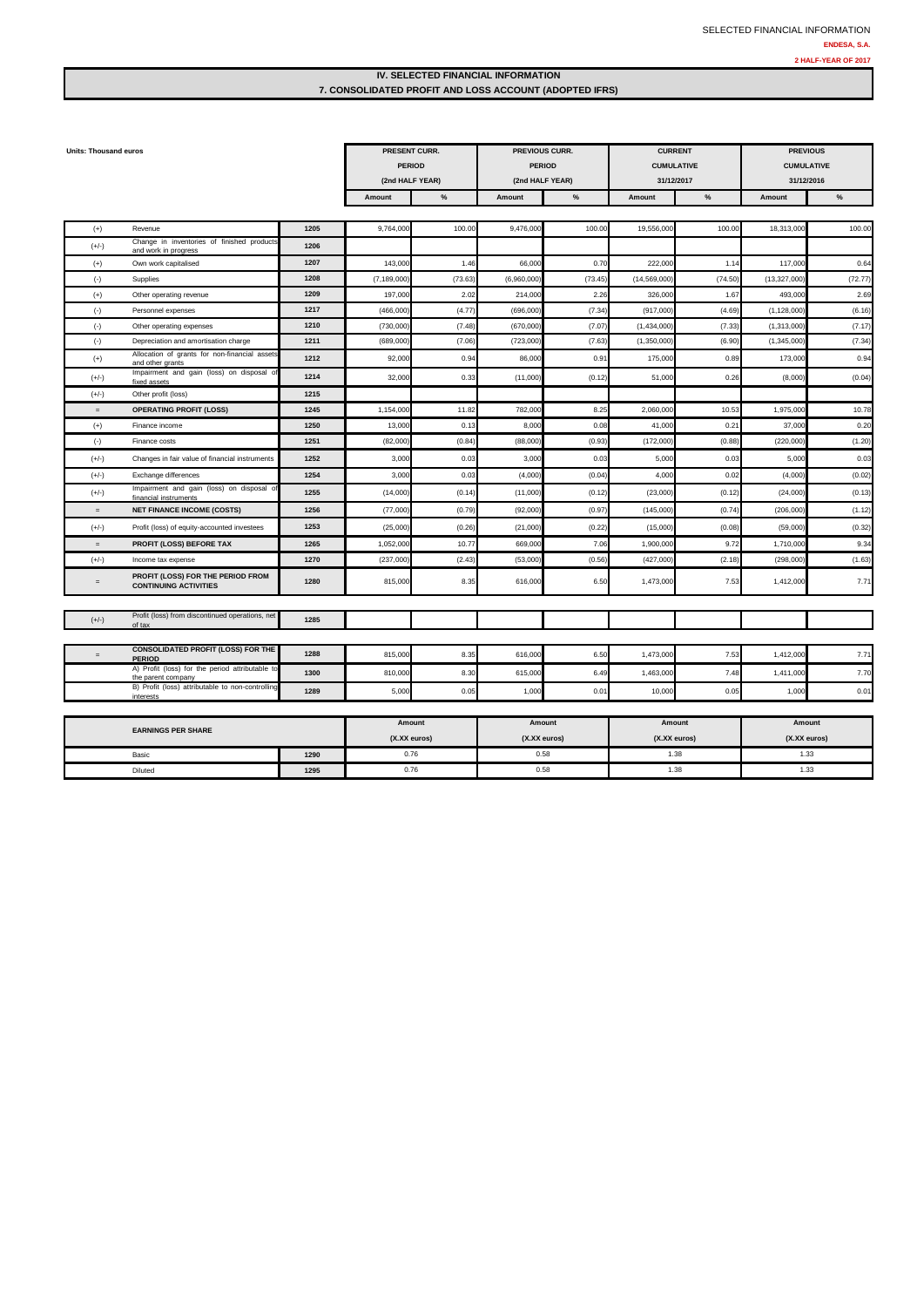## **IV. SELECTED FINANCIAL INFORMATION 8. CONSOLIDATED STATEMENT OF RECOGNISED INCOME AND EXPENSE (ADOPTED IFRS)**

| Units: Thousand euros                                                                                   |      | <b>CURRENT</b><br><b>PERIOD</b><br>31/12/2017 | <b>PREVIOUS</b><br><b>PERIOD</b><br>31/12/2016 |
|---------------------------------------------------------------------------------------------------------|------|-----------------------------------------------|------------------------------------------------|
| A)<br>CONSOLIDATED PROFIT (LOSS) FOR THE PERIOD (from the profit and loss account)                      | 1305 | 1,473,000                                     | 1,412,000                                      |
| B)<br>OTHER COMPREHENSIVE INCOME - ITEMS THAT ARE NOT RECLASSIFIED TO PROFIT OR LOSS:                   | 1310 | 100,000                                       | (173,000)                                      |
| From revaluation/(reversal of revaluation) of property, plant and equipment and intangible assets<br>1. | 1311 |                                               |                                                |
| From actuarial gains and losses<br>2.                                                                   | 1344 | 127,000                                       | (221,000)                                      |
| Share in other comprehensive income of investments in joint ventures and associates<br>3.               | 1342 |                                               |                                                |
| 4.<br>Other income and expenses that are not reclassified to profit or loss                             | 1343 |                                               |                                                |
| Tax effect<br>5.                                                                                        | 1345 | (27,000)                                      | 48,000                                         |
| C)<br>OTHER COMPREHENSIVE INCOME - ITEMS THAT MAY SUBSEQUENTLY BE RECLASSIFIED TO PROFIT OR LOSS:       | 1350 | (14,000)                                      | 82,000                                         |
| 1.<br>Available-for-sale financial assets:                                                              | 1355 |                                               |                                                |
| a) Valuation gains/(losses) taken to equity                                                             | 1356 |                                               |                                                |
| b) Amounts transferred to profit or loss                                                                | 1357 |                                               |                                                |
| c) Other reclassifications                                                                              | 1358 |                                               |                                                |
| Cash flow hedges:<br>2.                                                                                 | 1360 | (22,000)                                      | 104,000                                        |
| a) Valuation gains/(losses) taken to equity                                                             | 1361 | 86,000                                        | 126,000                                        |
| b) Amounts transferred to profit or loss                                                                | 1362 | (108,000)                                     | (22,000)                                       |
| c) Amounts transferred at initial carrying amount of hedged items                                       | 1363 |                                               |                                                |
| d) Other reclassifications                                                                              | 1364 |                                               |                                                |
| Foreign currency translation:<br>3.                                                                     | 1365 | (1,000)                                       | 1,000                                          |
| a) Valuation gains/(losses)                                                                             | 1366 | (1,000)                                       | 1,000                                          |
| b) Amounts transferred to profit or loss                                                                | 1367 |                                               |                                                |
| c) Other reclassifications                                                                              | 1368 |                                               |                                                |
| 4.<br>Share in other comprehensive income of investments in joint ventures and associates:              | 1370 | 3,000                                         | 4,000                                          |
| a) Valuation gains/(losses) taken to equity                                                             | 1371 | 1,000                                         | (5,000)                                        |
| b) Amounts transferred to profit or loss                                                                | 1372 | 2,000                                         | 9,000                                          |
| c) Other reclassifications                                                                              | 1373 |                                               |                                                |
| 5.<br>Other income and expenses that may subsequently be reclassified to profit or loss                 | 1375 |                                               |                                                |
| a) Valuation gains/(losses) taken to equity                                                             | 1376 |                                               |                                                |
| b) Amounts transferred to profit or loss                                                                | 1377 |                                               |                                                |
| c) Other reclassifications                                                                              | 1378 |                                               |                                                |
| 6.<br>Tax effect                                                                                        | 1380 | 6,000                                         | (27,000)                                       |
|                                                                                                         |      |                                               |                                                |
| TOTAL COMPREHENSIVE INCOME FOR THE PERIOD (A + B + C)                                                   | 1400 | 1,559,000                                     | 1,321,000                                      |
| a) Attributable to the parent company<br>b) Attributable to non-controlling interests                   | 1398 | 1,549,000                                     | 1,320,000                                      |
|                                                                                                         | 1399 | 10,000                                        | 1,000                                          |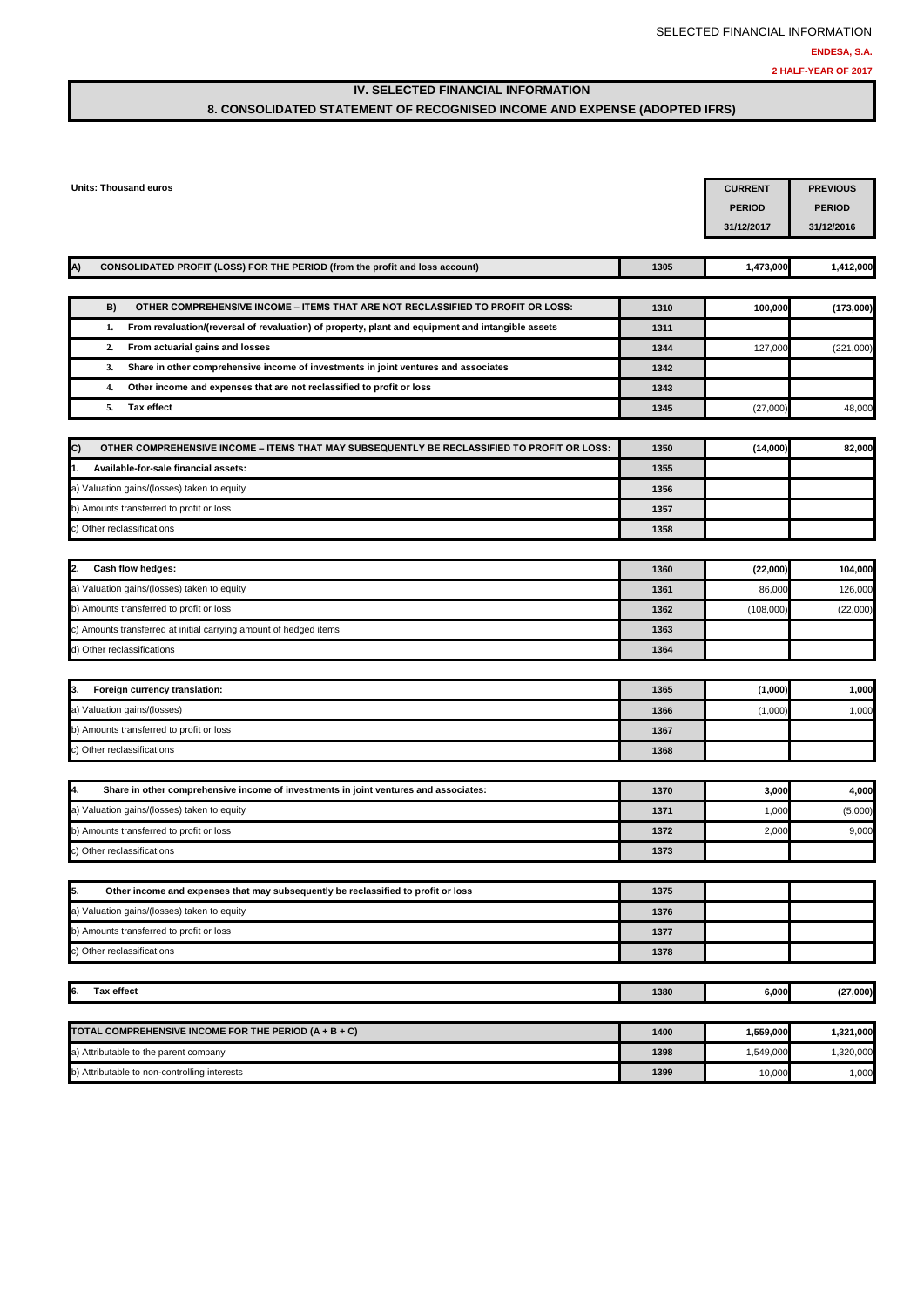### **IV. SELECTED FINANCIAL INFORMATION 9. CONSOLIDATED STATEMENT OF CHANGES IN EQUITY (ADOPTED IFRS) (1/2)**

| <b>Units: Thousand euros</b>                                           |      |           | Equity attributable to the parent company |                             |                                                                          |                             |                          |                              |                     |
|------------------------------------------------------------------------|------|-----------|-------------------------------------------|-----------------------------|--------------------------------------------------------------------------|-----------------------------|--------------------------|------------------------------|---------------------|
|                                                                        |      |           |                                           | <b>Capital and reserves</b> |                                                                          |                             |                          |                              |                     |
| <b>CURRENT PERIOD</b>                                                  |      | Capital   | Share premium<br>and Reserves (1)         | <b>Treasury stock</b>       | Profit (loss) for<br>the period<br>attributable to the<br>parent company | Other equity<br>instruments | Valuation<br>adjustments | Non-controlling<br>interests | <b>Total equity</b> |
| Opening balance at 01/01/2017                                          | 3110 | 1,271,000 | 6,308,000                                 |                             | 1,411,000                                                                |                             | (38,000)                 | 136,000                      | 9,088,000           |
| Adjustments for changes in accounting policy                           | 3111 |           |                                           |                             |                                                                          |                             |                          |                              |                     |
| Adjustment for errors                                                  | 3112 |           |                                           |                             |                                                                          |                             |                          |                              |                     |
| <b>Adjusted opening balance</b>                                        | 3115 | 1,271,000 | 6,308,000                                 |                             | 1,411,000                                                                |                             | (38,000)                 | 136,000                      | 9,088,000           |
| . Total comprehensive income/(expense)<br>for the period               | 3120 |           | 100,000                                   |                             | 1,463,000                                                                |                             | (14,000)                 | 10,000                       | 1,559,000           |
| II. Transactions with shareholders or<br>owners                        | 3125 |           | (1,405,000)                               |                             |                                                                          |                             |                          | (9,000)                      | (1,414,000)         |
| Capital increases/ (reductions)                                        | 3126 |           |                                           |                             |                                                                          |                             |                          |                              |                     |
| 2.<br>Conversion of financial liabilities into<br>equity               | 3127 |           |                                           |                             |                                                                          |                             |                          |                              |                     |
| Distribution of dividends                                              | 3128 |           | (1,411,000)                               |                             |                                                                          |                             |                          | (3,000)                      | (1,414,000)         |
| 4. Purchase / sale of treasury stock                                   | 3129 |           |                                           |                             |                                                                          |                             |                          |                              |                     |
| 5. Equity increase/ (decrease) resulting from<br>business combinations | 3130 |           |                                           |                             |                                                                          |                             |                          |                              |                     |
| 6. Other transactions with shareholders or<br>owners                   | 3132 |           | 6,000                                     |                             |                                                                          |                             |                          | (6,000)                      |                     |
| III. Other changes in equity                                           | 3135 |           | 1,411,000                                 |                             | (1,411,000)                                                              |                             |                          |                              |                     |
| Equity-settled share-based payment                                     | 3136 |           |                                           |                             |                                                                          |                             |                          |                              |                     |
| 2. Transfers among components of equity                                | 3137 |           | 1,411,000                                 |                             | (1,411,000)                                                              |                             |                          |                              |                     |
| 3. Other changes                                                       | 3138 |           |                                           |                             |                                                                          |                             |                          |                              |                     |
| Closing balance at 31/12/2017                                          | 3140 | 1,271,000 | 6,414,000                                 |                             | 1,463,000                                                                |                             | (52,000)                 | 137,000                      | 9,233,000           |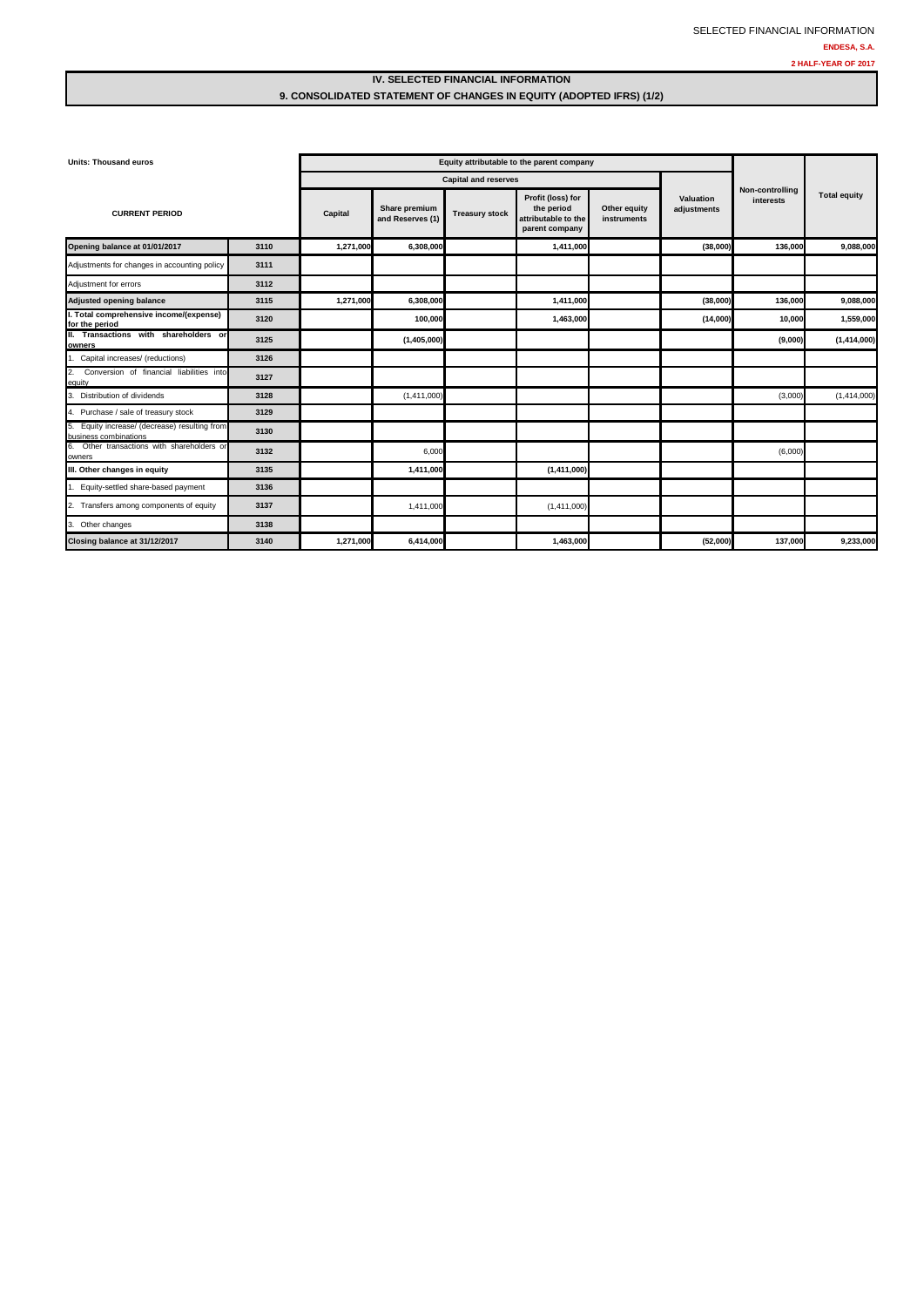### **IV. SELECTED FINANCIAL INFORMATION 9. CONSOLIDATED STATEMENT OF CHANGES IN EQUITY (ADOPTED IFRS) (2/2)**

| <b>Units: Thousand euros</b>                                              |      | Equity attributable to the parent company |                                   |                       |                                                                          |                             |                          |                              |                     |
|---------------------------------------------------------------------------|------|-------------------------------------------|-----------------------------------|-----------------------|--------------------------------------------------------------------------|-----------------------------|--------------------------|------------------------------|---------------------|
|                                                                           |      |                                           | <b>Capital and reserves</b>       |                       |                                                                          |                             |                          |                              |                     |
| <b>PREVIOUS PERIOD</b>                                                    |      | Capital                                   | Share premium<br>and Reserves (1) | <b>Treasury stock</b> | Profit (loss) for<br>the period<br>attributable to the<br>parent company | Other equity<br>instruments | Valuation<br>adjustments | Non-controlling<br>interests | <b>Total equity</b> |
| 01/01/2016<br>balance<br>Opening<br>at<br>(comparative period)            | 3150 | 1,271,000                                 | 6,799,000                         |                       | 1,086,000                                                                |                             | (120,000)                | 3,000                        | 9,039,000           |
| Adjustments for changes in accounting policy                              | 3151 |                                           |                                   |                       |                                                                          |                             |                          |                              |                     |
| Adjustment for errors                                                     | 3152 |                                           |                                   |                       |                                                                          |                             |                          |                              |                     |
| Adjusted opening balance (comparative<br>period)                          | 3155 | 1,271,000                                 | 6,799,000                         |                       | 1,086,000                                                                |                             | (120,000)                | 3,000                        | 9,039,000           |
| I. Total comprehensive income/(expense)<br>for the period                 | 3160 |                                           | (173,000)                         |                       | 1,411,000                                                                |                             | 82,000                   | 1,000                        | 1,321,000           |
| II. Transactions with shareholders or<br>owners                           | 3165 |                                           | (1,404,000)                       |                       |                                                                          |                             |                          | 132,000                      | (1,272,000)         |
| 1. Capital increases/ (reductions)                                        | 3166 |                                           |                                   |                       |                                                                          |                             |                          |                              |                     |
| 2.<br>Conversion of financial liabilities into<br>equity                  | 3167 |                                           |                                   |                       |                                                                          |                             |                          |                              |                     |
| Distribution of dividends<br>3.                                           | 3168 |                                           | (1,404,000)                       |                       |                                                                          |                             |                          | (3,000)                      | (1,407,000)         |
| 4. Purchase / sale of treasury stock                                      | 3169 |                                           |                                   |                       |                                                                          |                             |                          |                              |                     |
| Equity increase/ (decrease) resulting<br>5.<br>from business combinations | 3170 |                                           |                                   |                       |                                                                          |                             |                          | 135,000                      | 135,000             |
| Other transactions with shareholders or<br>6.<br>owners                   | 3172 |                                           |                                   |                       |                                                                          |                             |                          |                              |                     |
| III. Other changes in equity                                              | 3175 |                                           | 1,086,000                         |                       | (1,086,000)                                                              |                             |                          |                              |                     |
| 1. Equity-settled share-based payment                                     | 3176 |                                           |                                   |                       |                                                                          |                             |                          |                              |                     |
| Transfers among components of equity<br>2.                                | 3177 |                                           | 1,086,000                         |                       | (1,086,000)                                                              |                             |                          |                              |                     |
| 3. Other changes                                                          | 3178 |                                           |                                   |                       |                                                                          |                             |                          |                              |                     |
| 31/12/2016<br>balance<br><b>Closing</b><br>at<br>(comparative period)     | 3180 | 1,271,000                                 | 6,308,000                         |                       | 1,411,000                                                                |                             | (38,000)                 | 136,000                      | 9,088,000           |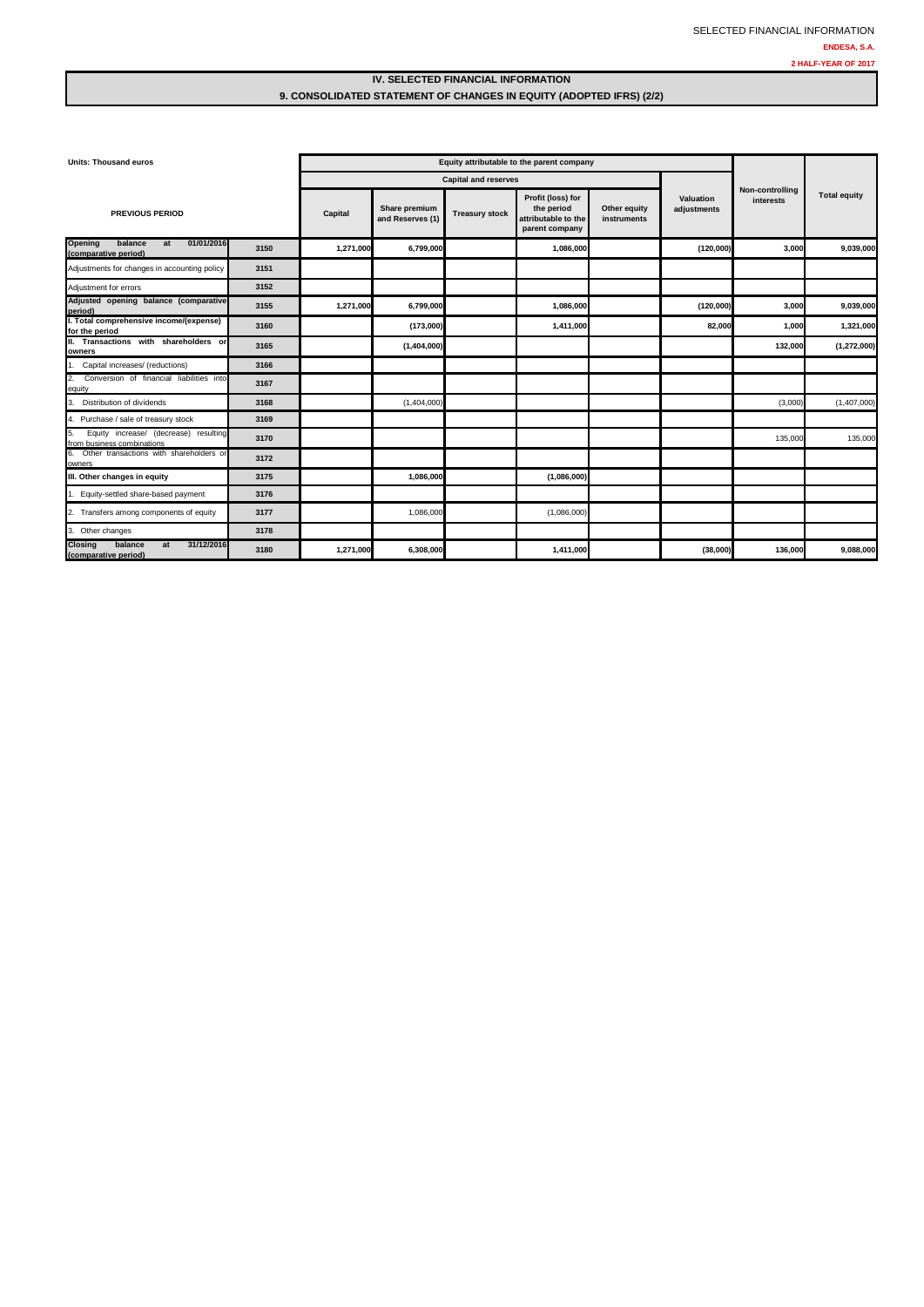**1600 399,000 418,000**

### **IV. SELECTED FINANCIAL INFORMATION 10.A. CONSOLIDATED STATEMENT OF CASH FLOWS (INDIRECT METHOD) (ADOPTED IFRS)**

| CASH FLOWS FROM OPERATING ACTIVITIES $(1 + 2 + 3 + 4)$<br>A)<br>1435<br>2,438,000<br>1.<br>Profit (loss) before tax<br>1405<br>1,900,000<br>2.<br>Adjustments to profit (loss):<br>1410<br>1,579,000<br>Depreciation and amortisation charge<br>$(+)$<br>1411<br>1,511,000<br>$(+/-)$<br>Other net adjustments to profit (loss)<br>1412<br>68,000<br>3.<br>Changes in working capital<br>1415<br>(370,000)<br>Other cash flows from operating activities:<br>4.<br>1420<br>(671,000)<br>Interest paid<br>1421<br>$(\cdot)$<br>(134,000)<br>$(\cdot)$<br>Payment of dividends and remuneration on other equity instruments<br>1430<br>Dividends received<br>1422<br>$(+)$<br>27,000<br>Interest received<br>1423<br>44,000<br>$(+)$<br>Income tax recovered/(paid)<br>1424<br>$(+/-)$<br>(350,000)<br>Other sums received/(paid) from operating activities<br>1425<br>$(+/-)$<br>(258,000)<br>CASH FLOWS FROM INVESTING ACTIVITIES $(1 + 2 + 3)$<br>1460<br>(1, 115, 000)<br>B)<br>Payments for investments:<br>1.<br>1440<br>(1, 267, 000)<br>Group companies, associates and business units<br>1441<br>(2,000)<br>$(\cdot)$<br>Property, plant and equipment, intangible assets and investment property<br>$(\cdot)$<br>1442<br>(1,078,000)<br>Other financial assets<br>1443<br>$(\cdot)$<br>(187,000)<br>$(\cdot)$<br>Other assets<br>1444<br>2.<br>Proceeds from sale of investments<br>1450<br>60,000<br>Group companies, associates and business units<br>1451<br>$^{(+)}$<br>17,000<br>$(+)$<br>Property, plant and equipment, intangible assets and investment property<br>1452<br>15,000<br>$(+)$<br>Other financial assets<br>1453<br>28,000<br>Other assets<br>1454<br>$^{(+)}$<br>3.<br>Other cash flows from investing activities<br>1455<br>92,000<br>Dividends received<br>$(+)$<br>1456<br>Interest received<br>1457<br>$^{(+)}$<br>Other sums received/(paid) from investing activities<br>1458<br>92,000<br>$(+/-)$<br>CASH FLOWS FROM FINANCING ACTIVITIES $(1 + 2 + 3 + 4)$<br>C)<br>1490<br>(1,342,000)<br>1.<br>Sums received/(paid) in respect of equity instruments<br>1470<br>(3,000)<br>Issuance<br>1471<br>$(+)$<br>$(\cdot)$<br>Redemption<br>1472<br>$(\cdot)$<br>Acquisition<br>1473<br>(3,000)<br>Disposal<br>1474<br>$^{(+)}$<br>2.<br>Sums received/(paid) in respect of financial liability instruments:<br>76,000<br>1480<br>Issuance<br>1481<br>2,553,000<br>$^{(+)}$<br>Repayment and redemption<br>1482<br>$(\cdot)$<br>(2,477,000)<br>Payment of dividends and remuneration on other equity instruments<br>3.<br>1485<br>(1,415,000)<br>Other cash flows from financing activities<br>4.<br>1486<br>Interest paid<br>1487<br>$(\cdot)$<br>Other sums received/(paid) from financing activities<br>$(+/-)$<br>1488<br>EFFECT OF FOREIGN EXCHANGE RATE FLUCTUATIONS ON CASH AND CASH EQUIVALENTS HELD<br>1492<br>D)<br>NET INCREASE/(DECREASE) IN CASH AND CASH EQUIVALENTS (A + B + C + D)<br>E)<br>1495<br>(19,000)<br>CASH AND CASH EQUIVALENTS AT THE BEGINNING OF THE PERIOD<br>418,000<br>F)<br>1499<br>346,000<br>CASH AND CASH EQUIVALENTS AT THE END OF THE PERIOD (E + F)<br>G)<br>1500<br>399,000<br>418,000<br><b>PREVIOUS</b><br><b>CURRENT</b><br><b>PERIOD</b><br><b>PERIOD</b><br>COMPONENTS OF CASH AND CASH EQUIVALENTS AT THE END OF THE PERIOD<br>31/12/2017<br>31/12/2016<br>Cash on hand and at banks<br>1550<br>$^{(+)}$<br>399,000<br>$(+)$<br>Other financial assets<br>1552 | Units: Thousand euros |  | <b>CURRENT</b><br><b>PERIOD</b><br>31/12/2017 | <b>PREVIOUS</b><br><b>PERIOD</b><br>31/12/2016 |
|--------------------------------------------------------------------------------------------------------------------------------------------------------------------------------------------------------------------------------------------------------------------------------------------------------------------------------------------------------------------------------------------------------------------------------------------------------------------------------------------------------------------------------------------------------------------------------------------------------------------------------------------------------------------------------------------------------------------------------------------------------------------------------------------------------------------------------------------------------------------------------------------------------------------------------------------------------------------------------------------------------------------------------------------------------------------------------------------------------------------------------------------------------------------------------------------------------------------------------------------------------------------------------------------------------------------------------------------------------------------------------------------------------------------------------------------------------------------------------------------------------------------------------------------------------------------------------------------------------------------------------------------------------------------------------------------------------------------------------------------------------------------------------------------------------------------------------------------------------------------------------------------------------------------------------------------------------------------------------------------------------------------------------------------------------------------------------------------------------------------------------------------------------------------------------------------------------------------------------------------------------------------------------------------------------------------------------------------------------------------------------------------------------------------------------------------------------------------------------------------------------------------------------------------------------------------------------------------------------------------------------------------------------------------------------------------------------------------------------------------------------------------------------------------------------------------------------------------------------------------------------------------------------------------------------------------------------------------------------------------------------------------------------------------------------------------------------------------------------------------------------------------------------------------------------------------------------------------------------------------------------------------------------------------------------------------------------------------------------------------------------------------------------------------------------------------|-----------------------|--|-----------------------------------------------|------------------------------------------------|
|                                                                                                                                                                                                                                                                                                                                                                                                                                                                                                                                                                                                                                                                                                                                                                                                                                                                                                                                                                                                                                                                                                                                                                                                                                                                                                                                                                                                                                                                                                                                                                                                                                                                                                                                                                                                                                                                                                                                                                                                                                                                                                                                                                                                                                                                                                                                                                                                                                                                                                                                                                                                                                                                                                                                                                                                                                                                                                                                                                                                                                                                                                                                                                                                                                                                                                                                                                                                                                            |                       |  |                                               | 2,995,000                                      |
|                                                                                                                                                                                                                                                                                                                                                                                                                                                                                                                                                                                                                                                                                                                                                                                                                                                                                                                                                                                                                                                                                                                                                                                                                                                                                                                                                                                                                                                                                                                                                                                                                                                                                                                                                                                                                                                                                                                                                                                                                                                                                                                                                                                                                                                                                                                                                                                                                                                                                                                                                                                                                                                                                                                                                                                                                                                                                                                                                                                                                                                                                                                                                                                                                                                                                                                                                                                                                                            |                       |  |                                               | 1,710,000                                      |
|                                                                                                                                                                                                                                                                                                                                                                                                                                                                                                                                                                                                                                                                                                                                                                                                                                                                                                                                                                                                                                                                                                                                                                                                                                                                                                                                                                                                                                                                                                                                                                                                                                                                                                                                                                                                                                                                                                                                                                                                                                                                                                                                                                                                                                                                                                                                                                                                                                                                                                                                                                                                                                                                                                                                                                                                                                                                                                                                                                                                                                                                                                                                                                                                                                                                                                                                                                                                                                            |                       |  |                                               | 1,840,000                                      |
|                                                                                                                                                                                                                                                                                                                                                                                                                                                                                                                                                                                                                                                                                                                                                                                                                                                                                                                                                                                                                                                                                                                                                                                                                                                                                                                                                                                                                                                                                                                                                                                                                                                                                                                                                                                                                                                                                                                                                                                                                                                                                                                                                                                                                                                                                                                                                                                                                                                                                                                                                                                                                                                                                                                                                                                                                                                                                                                                                                                                                                                                                                                                                                                                                                                                                                                                                                                                                                            |                       |  |                                               | 1,467,000                                      |
|                                                                                                                                                                                                                                                                                                                                                                                                                                                                                                                                                                                                                                                                                                                                                                                                                                                                                                                                                                                                                                                                                                                                                                                                                                                                                                                                                                                                                                                                                                                                                                                                                                                                                                                                                                                                                                                                                                                                                                                                                                                                                                                                                                                                                                                                                                                                                                                                                                                                                                                                                                                                                                                                                                                                                                                                                                                                                                                                                                                                                                                                                                                                                                                                                                                                                                                                                                                                                                            |                       |  |                                               | 373,000                                        |
|                                                                                                                                                                                                                                                                                                                                                                                                                                                                                                                                                                                                                                                                                                                                                                                                                                                                                                                                                                                                                                                                                                                                                                                                                                                                                                                                                                                                                                                                                                                                                                                                                                                                                                                                                                                                                                                                                                                                                                                                                                                                                                                                                                                                                                                                                                                                                                                                                                                                                                                                                                                                                                                                                                                                                                                                                                                                                                                                                                                                                                                                                                                                                                                                                                                                                                                                                                                                                                            |                       |  |                                               | 217,000                                        |
|                                                                                                                                                                                                                                                                                                                                                                                                                                                                                                                                                                                                                                                                                                                                                                                                                                                                                                                                                                                                                                                                                                                                                                                                                                                                                                                                                                                                                                                                                                                                                                                                                                                                                                                                                                                                                                                                                                                                                                                                                                                                                                                                                                                                                                                                                                                                                                                                                                                                                                                                                                                                                                                                                                                                                                                                                                                                                                                                                                                                                                                                                                                                                                                                                                                                                                                                                                                                                                            |                       |  |                                               | (772,000)                                      |
|                                                                                                                                                                                                                                                                                                                                                                                                                                                                                                                                                                                                                                                                                                                                                                                                                                                                                                                                                                                                                                                                                                                                                                                                                                                                                                                                                                                                                                                                                                                                                                                                                                                                                                                                                                                                                                                                                                                                                                                                                                                                                                                                                                                                                                                                                                                                                                                                                                                                                                                                                                                                                                                                                                                                                                                                                                                                                                                                                                                                                                                                                                                                                                                                                                                                                                                                                                                                                                            |                       |  |                                               | (128,000)                                      |
|                                                                                                                                                                                                                                                                                                                                                                                                                                                                                                                                                                                                                                                                                                                                                                                                                                                                                                                                                                                                                                                                                                                                                                                                                                                                                                                                                                                                                                                                                                                                                                                                                                                                                                                                                                                                                                                                                                                                                                                                                                                                                                                                                                                                                                                                                                                                                                                                                                                                                                                                                                                                                                                                                                                                                                                                                                                                                                                                                                                                                                                                                                                                                                                                                                                                                                                                                                                                                                            |                       |  |                                               |                                                |
|                                                                                                                                                                                                                                                                                                                                                                                                                                                                                                                                                                                                                                                                                                                                                                                                                                                                                                                                                                                                                                                                                                                                                                                                                                                                                                                                                                                                                                                                                                                                                                                                                                                                                                                                                                                                                                                                                                                                                                                                                                                                                                                                                                                                                                                                                                                                                                                                                                                                                                                                                                                                                                                                                                                                                                                                                                                                                                                                                                                                                                                                                                                                                                                                                                                                                                                                                                                                                                            |                       |  |                                               | 22,000                                         |
|                                                                                                                                                                                                                                                                                                                                                                                                                                                                                                                                                                                                                                                                                                                                                                                                                                                                                                                                                                                                                                                                                                                                                                                                                                                                                                                                                                                                                                                                                                                                                                                                                                                                                                                                                                                                                                                                                                                                                                                                                                                                                                                                                                                                                                                                                                                                                                                                                                                                                                                                                                                                                                                                                                                                                                                                                                                                                                                                                                                                                                                                                                                                                                                                                                                                                                                                                                                                                                            |                       |  |                                               | 27,000                                         |
|                                                                                                                                                                                                                                                                                                                                                                                                                                                                                                                                                                                                                                                                                                                                                                                                                                                                                                                                                                                                                                                                                                                                                                                                                                                                                                                                                                                                                                                                                                                                                                                                                                                                                                                                                                                                                                                                                                                                                                                                                                                                                                                                                                                                                                                                                                                                                                                                                                                                                                                                                                                                                                                                                                                                                                                                                                                                                                                                                                                                                                                                                                                                                                                                                                                                                                                                                                                                                                            |                       |  |                                               | (346,000)                                      |
|                                                                                                                                                                                                                                                                                                                                                                                                                                                                                                                                                                                                                                                                                                                                                                                                                                                                                                                                                                                                                                                                                                                                                                                                                                                                                                                                                                                                                                                                                                                                                                                                                                                                                                                                                                                                                                                                                                                                                                                                                                                                                                                                                                                                                                                                                                                                                                                                                                                                                                                                                                                                                                                                                                                                                                                                                                                                                                                                                                                                                                                                                                                                                                                                                                                                                                                                                                                                                                            |                       |  |                                               | (347,000)                                      |
|                                                                                                                                                                                                                                                                                                                                                                                                                                                                                                                                                                                                                                                                                                                                                                                                                                                                                                                                                                                                                                                                                                                                                                                                                                                                                                                                                                                                                                                                                                                                                                                                                                                                                                                                                                                                                                                                                                                                                                                                                                                                                                                                                                                                                                                                                                                                                                                                                                                                                                                                                                                                                                                                                                                                                                                                                                                                                                                                                                                                                                                                                                                                                                                                                                                                                                                                                                                                                                            |                       |  |                                               | (2,317,000)                                    |
|                                                                                                                                                                                                                                                                                                                                                                                                                                                                                                                                                                                                                                                                                                                                                                                                                                                                                                                                                                                                                                                                                                                                                                                                                                                                                                                                                                                                                                                                                                                                                                                                                                                                                                                                                                                                                                                                                                                                                                                                                                                                                                                                                                                                                                                                                                                                                                                                                                                                                                                                                                                                                                                                                                                                                                                                                                                                                                                                                                                                                                                                                                                                                                                                                                                                                                                                                                                                                                            |                       |  |                                               | (2,626,000)                                    |
|                                                                                                                                                                                                                                                                                                                                                                                                                                                                                                                                                                                                                                                                                                                                                                                                                                                                                                                                                                                                                                                                                                                                                                                                                                                                                                                                                                                                                                                                                                                                                                                                                                                                                                                                                                                                                                                                                                                                                                                                                                                                                                                                                                                                                                                                                                                                                                                                                                                                                                                                                                                                                                                                                                                                                                                                                                                                                                                                                                                                                                                                                                                                                                                                                                                                                                                                                                                                                                            |                       |  |                                               | (1,205,000)                                    |
|                                                                                                                                                                                                                                                                                                                                                                                                                                                                                                                                                                                                                                                                                                                                                                                                                                                                                                                                                                                                                                                                                                                                                                                                                                                                                                                                                                                                                                                                                                                                                                                                                                                                                                                                                                                                                                                                                                                                                                                                                                                                                                                                                                                                                                                                                                                                                                                                                                                                                                                                                                                                                                                                                                                                                                                                                                                                                                                                                                                                                                                                                                                                                                                                                                                                                                                                                                                                                                            |                       |  |                                               | (1,258,000)                                    |
|                                                                                                                                                                                                                                                                                                                                                                                                                                                                                                                                                                                                                                                                                                                                                                                                                                                                                                                                                                                                                                                                                                                                                                                                                                                                                                                                                                                                                                                                                                                                                                                                                                                                                                                                                                                                                                                                                                                                                                                                                                                                                                                                                                                                                                                                                                                                                                                                                                                                                                                                                                                                                                                                                                                                                                                                                                                                                                                                                                                                                                                                                                                                                                                                                                                                                                                                                                                                                                            |                       |  |                                               | (163,000)                                      |
|                                                                                                                                                                                                                                                                                                                                                                                                                                                                                                                                                                                                                                                                                                                                                                                                                                                                                                                                                                                                                                                                                                                                                                                                                                                                                                                                                                                                                                                                                                                                                                                                                                                                                                                                                                                                                                                                                                                                                                                                                                                                                                                                                                                                                                                                                                                                                                                                                                                                                                                                                                                                                                                                                                                                                                                                                                                                                                                                                                                                                                                                                                                                                                                                                                                                                                                                                                                                                                            |                       |  |                                               |                                                |
|                                                                                                                                                                                                                                                                                                                                                                                                                                                                                                                                                                                                                                                                                                                                                                                                                                                                                                                                                                                                                                                                                                                                                                                                                                                                                                                                                                                                                                                                                                                                                                                                                                                                                                                                                                                                                                                                                                                                                                                                                                                                                                                                                                                                                                                                                                                                                                                                                                                                                                                                                                                                                                                                                                                                                                                                                                                                                                                                                                                                                                                                                                                                                                                                                                                                                                                                                                                                                                            |                       |  |                                               | 209,000                                        |
|                                                                                                                                                                                                                                                                                                                                                                                                                                                                                                                                                                                                                                                                                                                                                                                                                                                                                                                                                                                                                                                                                                                                                                                                                                                                                                                                                                                                                                                                                                                                                                                                                                                                                                                                                                                                                                                                                                                                                                                                                                                                                                                                                                                                                                                                                                                                                                                                                                                                                                                                                                                                                                                                                                                                                                                                                                                                                                                                                                                                                                                                                                                                                                                                                                                                                                                                                                                                                                            |                       |  |                                               | 144,000                                        |
|                                                                                                                                                                                                                                                                                                                                                                                                                                                                                                                                                                                                                                                                                                                                                                                                                                                                                                                                                                                                                                                                                                                                                                                                                                                                                                                                                                                                                                                                                                                                                                                                                                                                                                                                                                                                                                                                                                                                                                                                                                                                                                                                                                                                                                                                                                                                                                                                                                                                                                                                                                                                                                                                                                                                                                                                                                                                                                                                                                                                                                                                                                                                                                                                                                                                                                                                                                                                                                            |                       |  |                                               | 14,000                                         |
|                                                                                                                                                                                                                                                                                                                                                                                                                                                                                                                                                                                                                                                                                                                                                                                                                                                                                                                                                                                                                                                                                                                                                                                                                                                                                                                                                                                                                                                                                                                                                                                                                                                                                                                                                                                                                                                                                                                                                                                                                                                                                                                                                                                                                                                                                                                                                                                                                                                                                                                                                                                                                                                                                                                                                                                                                                                                                                                                                                                                                                                                                                                                                                                                                                                                                                                                                                                                                                            |                       |  |                                               | 51,000                                         |
|                                                                                                                                                                                                                                                                                                                                                                                                                                                                                                                                                                                                                                                                                                                                                                                                                                                                                                                                                                                                                                                                                                                                                                                                                                                                                                                                                                                                                                                                                                                                                                                                                                                                                                                                                                                                                                                                                                                                                                                                                                                                                                                                                                                                                                                                                                                                                                                                                                                                                                                                                                                                                                                                                                                                                                                                                                                                                                                                                                                                                                                                                                                                                                                                                                                                                                                                                                                                                                            |                       |  |                                               |                                                |
|                                                                                                                                                                                                                                                                                                                                                                                                                                                                                                                                                                                                                                                                                                                                                                                                                                                                                                                                                                                                                                                                                                                                                                                                                                                                                                                                                                                                                                                                                                                                                                                                                                                                                                                                                                                                                                                                                                                                                                                                                                                                                                                                                                                                                                                                                                                                                                                                                                                                                                                                                                                                                                                                                                                                                                                                                                                                                                                                                                                                                                                                                                                                                                                                                                                                                                                                                                                                                                            |                       |  |                                               | 100,000                                        |
|                                                                                                                                                                                                                                                                                                                                                                                                                                                                                                                                                                                                                                                                                                                                                                                                                                                                                                                                                                                                                                                                                                                                                                                                                                                                                                                                                                                                                                                                                                                                                                                                                                                                                                                                                                                                                                                                                                                                                                                                                                                                                                                                                                                                                                                                                                                                                                                                                                                                                                                                                                                                                                                                                                                                                                                                                                                                                                                                                                                                                                                                                                                                                                                                                                                                                                                                                                                                                                            |                       |  |                                               |                                                |
|                                                                                                                                                                                                                                                                                                                                                                                                                                                                                                                                                                                                                                                                                                                                                                                                                                                                                                                                                                                                                                                                                                                                                                                                                                                                                                                                                                                                                                                                                                                                                                                                                                                                                                                                                                                                                                                                                                                                                                                                                                                                                                                                                                                                                                                                                                                                                                                                                                                                                                                                                                                                                                                                                                                                                                                                                                                                                                                                                                                                                                                                                                                                                                                                                                                                                                                                                                                                                                            |                       |  |                                               |                                                |
|                                                                                                                                                                                                                                                                                                                                                                                                                                                                                                                                                                                                                                                                                                                                                                                                                                                                                                                                                                                                                                                                                                                                                                                                                                                                                                                                                                                                                                                                                                                                                                                                                                                                                                                                                                                                                                                                                                                                                                                                                                                                                                                                                                                                                                                                                                                                                                                                                                                                                                                                                                                                                                                                                                                                                                                                                                                                                                                                                                                                                                                                                                                                                                                                                                                                                                                                                                                                                                            |                       |  |                                               | 100,000                                        |
|                                                                                                                                                                                                                                                                                                                                                                                                                                                                                                                                                                                                                                                                                                                                                                                                                                                                                                                                                                                                                                                                                                                                                                                                                                                                                                                                                                                                                                                                                                                                                                                                                                                                                                                                                                                                                                                                                                                                                                                                                                                                                                                                                                                                                                                                                                                                                                                                                                                                                                                                                                                                                                                                                                                                                                                                                                                                                                                                                                                                                                                                                                                                                                                                                                                                                                                                                                                                                                            |                       |  |                                               | (606,000)                                      |
|                                                                                                                                                                                                                                                                                                                                                                                                                                                                                                                                                                                                                                                                                                                                                                                                                                                                                                                                                                                                                                                                                                                                                                                                                                                                                                                                                                                                                                                                                                                                                                                                                                                                                                                                                                                                                                                                                                                                                                                                                                                                                                                                                                                                                                                                                                                                                                                                                                                                                                                                                                                                                                                                                                                                                                                                                                                                                                                                                                                                                                                                                                                                                                                                                                                                                                                                                                                                                                            |                       |  |                                               |                                                |
|                                                                                                                                                                                                                                                                                                                                                                                                                                                                                                                                                                                                                                                                                                                                                                                                                                                                                                                                                                                                                                                                                                                                                                                                                                                                                                                                                                                                                                                                                                                                                                                                                                                                                                                                                                                                                                                                                                                                                                                                                                                                                                                                                                                                                                                                                                                                                                                                                                                                                                                                                                                                                                                                                                                                                                                                                                                                                                                                                                                                                                                                                                                                                                                                                                                                                                                                                                                                                                            |                       |  |                                               |                                                |
|                                                                                                                                                                                                                                                                                                                                                                                                                                                                                                                                                                                                                                                                                                                                                                                                                                                                                                                                                                                                                                                                                                                                                                                                                                                                                                                                                                                                                                                                                                                                                                                                                                                                                                                                                                                                                                                                                                                                                                                                                                                                                                                                                                                                                                                                                                                                                                                                                                                                                                                                                                                                                                                                                                                                                                                                                                                                                                                                                                                                                                                                                                                                                                                                                                                                                                                                                                                                                                            |                       |  |                                               |                                                |
|                                                                                                                                                                                                                                                                                                                                                                                                                                                                                                                                                                                                                                                                                                                                                                                                                                                                                                                                                                                                                                                                                                                                                                                                                                                                                                                                                                                                                                                                                                                                                                                                                                                                                                                                                                                                                                                                                                                                                                                                                                                                                                                                                                                                                                                                                                                                                                                                                                                                                                                                                                                                                                                                                                                                                                                                                                                                                                                                                                                                                                                                                                                                                                                                                                                                                                                                                                                                                                            |                       |  |                                               |                                                |
|                                                                                                                                                                                                                                                                                                                                                                                                                                                                                                                                                                                                                                                                                                                                                                                                                                                                                                                                                                                                                                                                                                                                                                                                                                                                                                                                                                                                                                                                                                                                                                                                                                                                                                                                                                                                                                                                                                                                                                                                                                                                                                                                                                                                                                                                                                                                                                                                                                                                                                                                                                                                                                                                                                                                                                                                                                                                                                                                                                                                                                                                                                                                                                                                                                                                                                                                                                                                                                            |                       |  |                                               |                                                |
|                                                                                                                                                                                                                                                                                                                                                                                                                                                                                                                                                                                                                                                                                                                                                                                                                                                                                                                                                                                                                                                                                                                                                                                                                                                                                                                                                                                                                                                                                                                                                                                                                                                                                                                                                                                                                                                                                                                                                                                                                                                                                                                                                                                                                                                                                                                                                                                                                                                                                                                                                                                                                                                                                                                                                                                                                                                                                                                                                                                                                                                                                                                                                                                                                                                                                                                                                                                                                                            |                       |  |                                               | 483,000                                        |
|                                                                                                                                                                                                                                                                                                                                                                                                                                                                                                                                                                                                                                                                                                                                                                                                                                                                                                                                                                                                                                                                                                                                                                                                                                                                                                                                                                                                                                                                                                                                                                                                                                                                                                                                                                                                                                                                                                                                                                                                                                                                                                                                                                                                                                                                                                                                                                                                                                                                                                                                                                                                                                                                                                                                                                                                                                                                                                                                                                                                                                                                                                                                                                                                                                                                                                                                                                                                                                            |                       |  |                                               | 967,000                                        |
|                                                                                                                                                                                                                                                                                                                                                                                                                                                                                                                                                                                                                                                                                                                                                                                                                                                                                                                                                                                                                                                                                                                                                                                                                                                                                                                                                                                                                                                                                                                                                                                                                                                                                                                                                                                                                                                                                                                                                                                                                                                                                                                                                                                                                                                                                                                                                                                                                                                                                                                                                                                                                                                                                                                                                                                                                                                                                                                                                                                                                                                                                                                                                                                                                                                                                                                                                                                                                                            |                       |  |                                               | (484,000)                                      |
|                                                                                                                                                                                                                                                                                                                                                                                                                                                                                                                                                                                                                                                                                                                                                                                                                                                                                                                                                                                                                                                                                                                                                                                                                                                                                                                                                                                                                                                                                                                                                                                                                                                                                                                                                                                                                                                                                                                                                                                                                                                                                                                                                                                                                                                                                                                                                                                                                                                                                                                                                                                                                                                                                                                                                                                                                                                                                                                                                                                                                                                                                                                                                                                                                                                                                                                                                                                                                                            |                       |  |                                               | (1,089,000)                                    |
|                                                                                                                                                                                                                                                                                                                                                                                                                                                                                                                                                                                                                                                                                                                                                                                                                                                                                                                                                                                                                                                                                                                                                                                                                                                                                                                                                                                                                                                                                                                                                                                                                                                                                                                                                                                                                                                                                                                                                                                                                                                                                                                                                                                                                                                                                                                                                                                                                                                                                                                                                                                                                                                                                                                                                                                                                                                                                                                                                                                                                                                                                                                                                                                                                                                                                                                                                                                                                                            |                       |  |                                               |                                                |
|                                                                                                                                                                                                                                                                                                                                                                                                                                                                                                                                                                                                                                                                                                                                                                                                                                                                                                                                                                                                                                                                                                                                                                                                                                                                                                                                                                                                                                                                                                                                                                                                                                                                                                                                                                                                                                                                                                                                                                                                                                                                                                                                                                                                                                                                                                                                                                                                                                                                                                                                                                                                                                                                                                                                                                                                                                                                                                                                                                                                                                                                                                                                                                                                                                                                                                                                                                                                                                            |                       |  |                                               |                                                |
|                                                                                                                                                                                                                                                                                                                                                                                                                                                                                                                                                                                                                                                                                                                                                                                                                                                                                                                                                                                                                                                                                                                                                                                                                                                                                                                                                                                                                                                                                                                                                                                                                                                                                                                                                                                                                                                                                                                                                                                                                                                                                                                                                                                                                                                                                                                                                                                                                                                                                                                                                                                                                                                                                                                                                                                                                                                                                                                                                                                                                                                                                                                                                                                                                                                                                                                                                                                                                                            |                       |  |                                               |                                                |
|                                                                                                                                                                                                                                                                                                                                                                                                                                                                                                                                                                                                                                                                                                                                                                                                                                                                                                                                                                                                                                                                                                                                                                                                                                                                                                                                                                                                                                                                                                                                                                                                                                                                                                                                                                                                                                                                                                                                                                                                                                                                                                                                                                                                                                                                                                                                                                                                                                                                                                                                                                                                                                                                                                                                                                                                                                                                                                                                                                                                                                                                                                                                                                                                                                                                                                                                                                                                                                            |                       |  |                                               |                                                |
|                                                                                                                                                                                                                                                                                                                                                                                                                                                                                                                                                                                                                                                                                                                                                                                                                                                                                                                                                                                                                                                                                                                                                                                                                                                                                                                                                                                                                                                                                                                                                                                                                                                                                                                                                                                                                                                                                                                                                                                                                                                                                                                                                                                                                                                                                                                                                                                                                                                                                                                                                                                                                                                                                                                                                                                                                                                                                                                                                                                                                                                                                                                                                                                                                                                                                                                                                                                                                                            |                       |  |                                               | 72,000                                         |
|                                                                                                                                                                                                                                                                                                                                                                                                                                                                                                                                                                                                                                                                                                                                                                                                                                                                                                                                                                                                                                                                                                                                                                                                                                                                                                                                                                                                                                                                                                                                                                                                                                                                                                                                                                                                                                                                                                                                                                                                                                                                                                                                                                                                                                                                                                                                                                                                                                                                                                                                                                                                                                                                                                                                                                                                                                                                                                                                                                                                                                                                                                                                                                                                                                                                                                                                                                                                                                            |                       |  |                                               |                                                |
|                                                                                                                                                                                                                                                                                                                                                                                                                                                                                                                                                                                                                                                                                                                                                                                                                                                                                                                                                                                                                                                                                                                                                                                                                                                                                                                                                                                                                                                                                                                                                                                                                                                                                                                                                                                                                                                                                                                                                                                                                                                                                                                                                                                                                                                                                                                                                                                                                                                                                                                                                                                                                                                                                                                                                                                                                                                                                                                                                                                                                                                                                                                                                                                                                                                                                                                                                                                                                                            |                       |  |                                               |                                                |
|                                                                                                                                                                                                                                                                                                                                                                                                                                                                                                                                                                                                                                                                                                                                                                                                                                                                                                                                                                                                                                                                                                                                                                                                                                                                                                                                                                                                                                                                                                                                                                                                                                                                                                                                                                                                                                                                                                                                                                                                                                                                                                                                                                                                                                                                                                                                                                                                                                                                                                                                                                                                                                                                                                                                                                                                                                                                                                                                                                                                                                                                                                                                                                                                                                                                                                                                                                                                                                            |                       |  |                                               |                                                |
|                                                                                                                                                                                                                                                                                                                                                                                                                                                                                                                                                                                                                                                                                                                                                                                                                                                                                                                                                                                                                                                                                                                                                                                                                                                                                                                                                                                                                                                                                                                                                                                                                                                                                                                                                                                                                                                                                                                                                                                                                                                                                                                                                                                                                                                                                                                                                                                                                                                                                                                                                                                                                                                                                                                                                                                                                                                                                                                                                                                                                                                                                                                                                                                                                                                                                                                                                                                                                                            |                       |  |                                               | 418,000                                        |
|                                                                                                                                                                                                                                                                                                                                                                                                                                                                                                                                                                                                                                                                                                                                                                                                                                                                                                                                                                                                                                                                                                                                                                                                                                                                                                                                                                                                                                                                                                                                                                                                                                                                                                                                                                                                                                                                                                                                                                                                                                                                                                                                                                                                                                                                                                                                                                                                                                                                                                                                                                                                                                                                                                                                                                                                                                                                                                                                                                                                                                                                                                                                                                                                                                                                                                                                                                                                                                            |                       |  |                                               |                                                |

(-) **1553** Less: Bank overdrafts repayable on demand

**TOTAL CASH AND CASH EQUIVALENTS AT THE END OF THE PERIOD**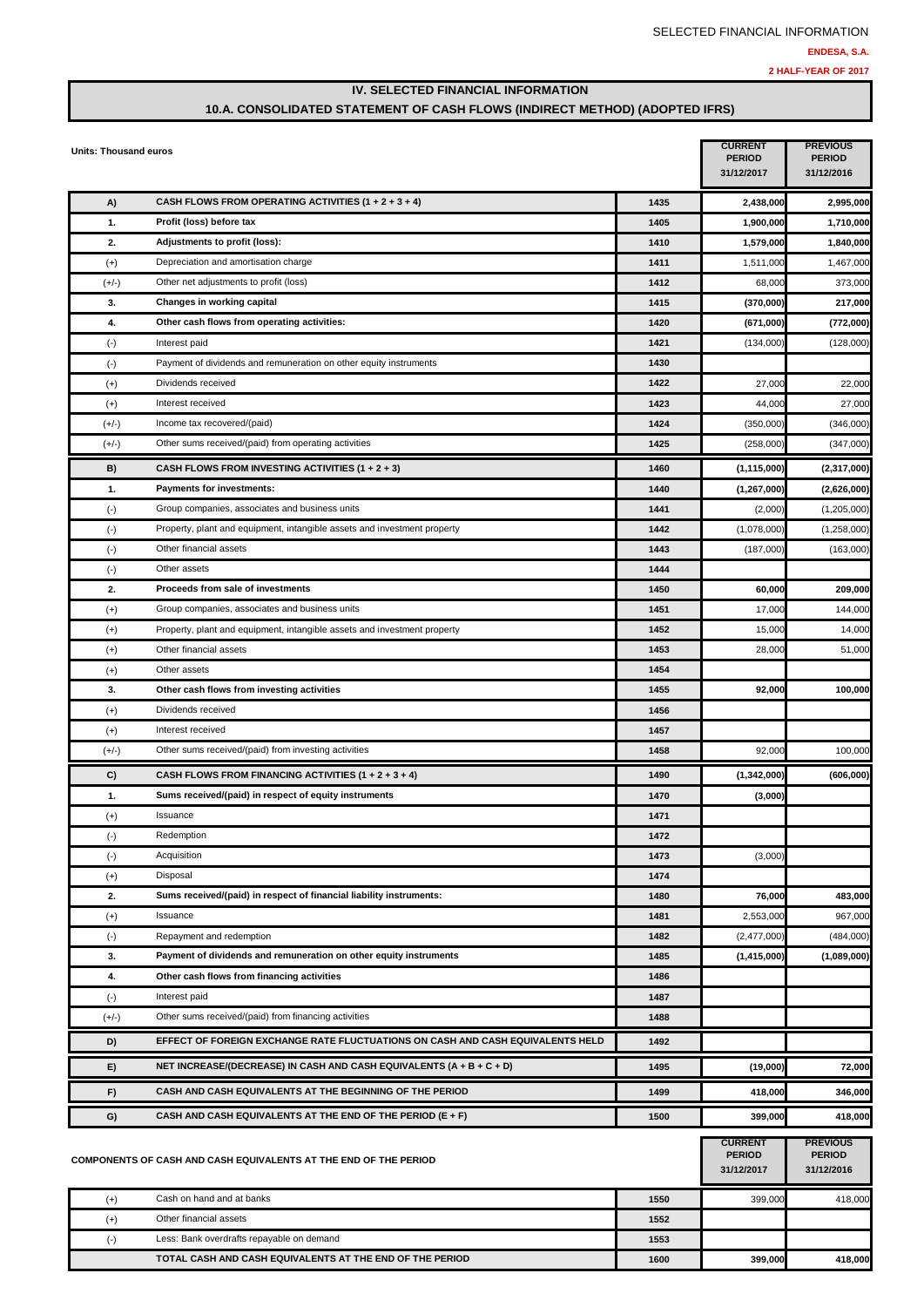### **IV. SELECTED FINANCIAL INFORMATION 12. DIVIDENDS PAID**

|                                                              |      |                       | <b>CURRENT PERIOD</b>     |                            | <b>PREVIOUS PERIOD</b> |                           |                            |  |
|--------------------------------------------------------------|------|-----------------------|---------------------------|----------------------------|------------------------|---------------------------|----------------------------|--|
|                                                              |      | % of nominal<br>value | Euros per share<br>(X.XX) | Amount<br>(thousand euros) | % of nominal<br>value  | Euros per share<br>(X.XX) | Amount<br>(thousand euros) |  |
| Ordinary shares                                              | 2158 | 111.08                | 1.33                      | 1,411,316                  | 85.50                  | 1.03                      | 1,086,280                  |  |
| Other shares (non-voting shares, redeemable<br>shares, etc.) | 2159 |                       |                           |                            |                        |                           |                            |  |
| <b>Total dividends paid</b>                                  | 2160 | 111.08                | 1.33                      | 1,411,316                  | 85.50                  | 1.03                      | 1,086,280                  |  |
|                                                              |      |                       |                           |                            |                        |                           |                            |  |
| a) Dividends charged to profit and loss                      | 2155 | 111.08                | 1.33                      | 1,411,316                  | 85.50                  | 1.03                      | 1,086,280                  |  |
| b) Dividends charged to reserves or share<br>premium         | 2156 |                       |                           |                            |                        |                           |                            |  |
| c) Dividends in kind                                         | 2157 |                       |                           |                            |                        |                           |                            |  |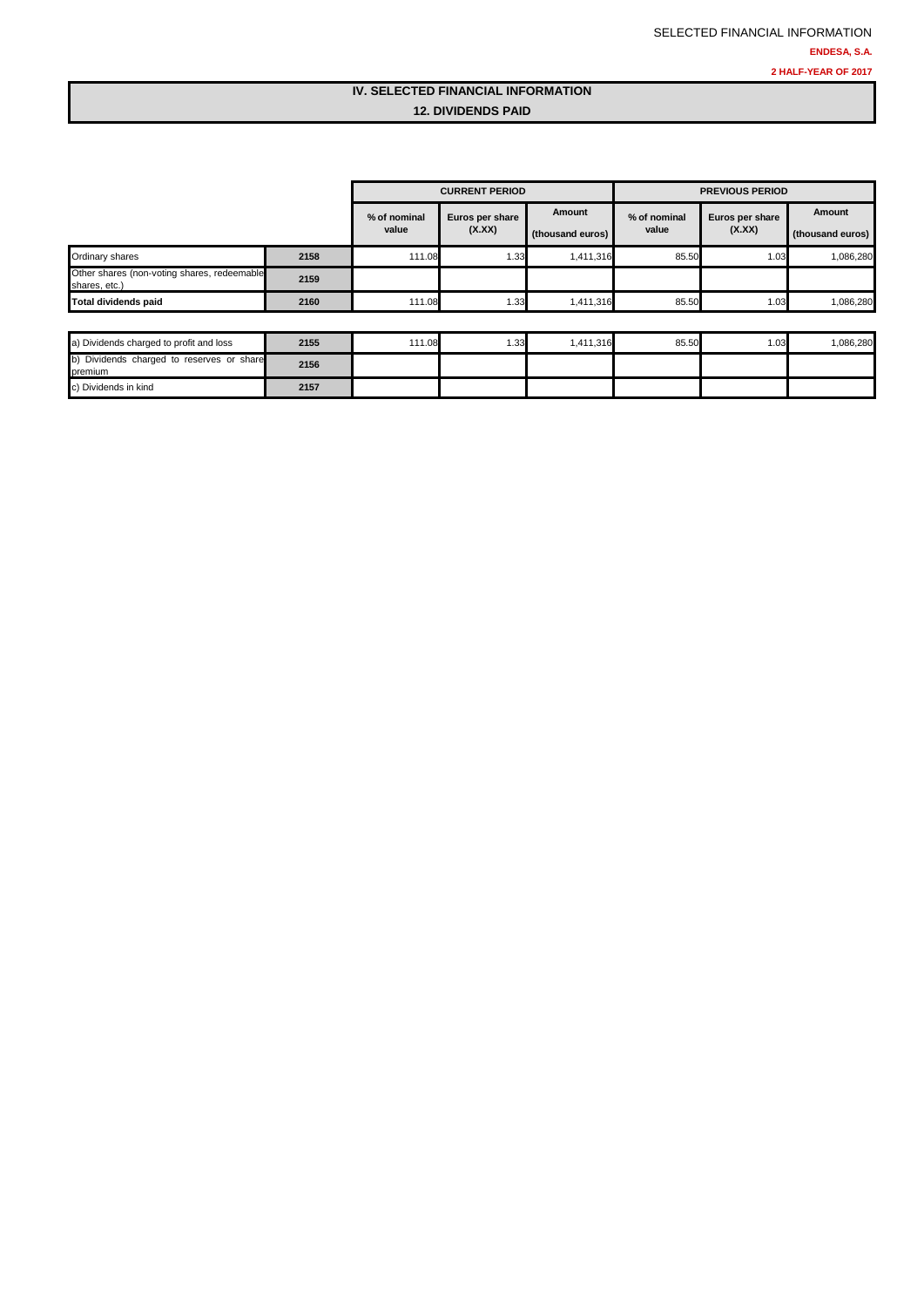### **IV. SELECTED FINANCIAL INFORMATION 14. Segment information**

| Table 1:               |      |                | Distribution of revenue by geographic area |                     |                 |  |  |  |
|------------------------|------|----------------|--------------------------------------------|---------------------|-----------------|--|--|--|
|                        |      |                | <b>INDIVIDUAL</b>                          | <b>CONSOLIDATED</b> |                 |  |  |  |
| <b>GEOGRAPHIC AREA</b> |      | <b>CURRENT</b> | <b>PREVIOUS</b>                            | <b>CURRENT</b>      | <b>PREVIOUS</b> |  |  |  |
|                        |      | <b>PERIOD</b>  | <b>PERIOD</b>                              | <b>PERIOD</b>       | <b>PERIOD</b>   |  |  |  |
| Domestic market        | 2210 | 1,761,080      | 1,804,177                                  | 17,659,000          | 16,645,000      |  |  |  |
| Exports:               | 2215 | 2,357          | 2,300                                      | 1,897,000           | 1,668,000       |  |  |  |
| a) European Union      | 2216 | 1,821          | 1,592                                      | 1,840,000           | 1,493,000       |  |  |  |
| b) OECD countries      | 2217 |                | 708                                        | 42,000              | 75,000          |  |  |  |
| c) Other countries     | 2218 | 536            |                                            | 15,000              | 100,000         |  |  |  |
| <b>TOTAL</b>           | 2220 | 1,763,437      | 1,806,477                                  | 19,556,000          | 18,313,000      |  |  |  |